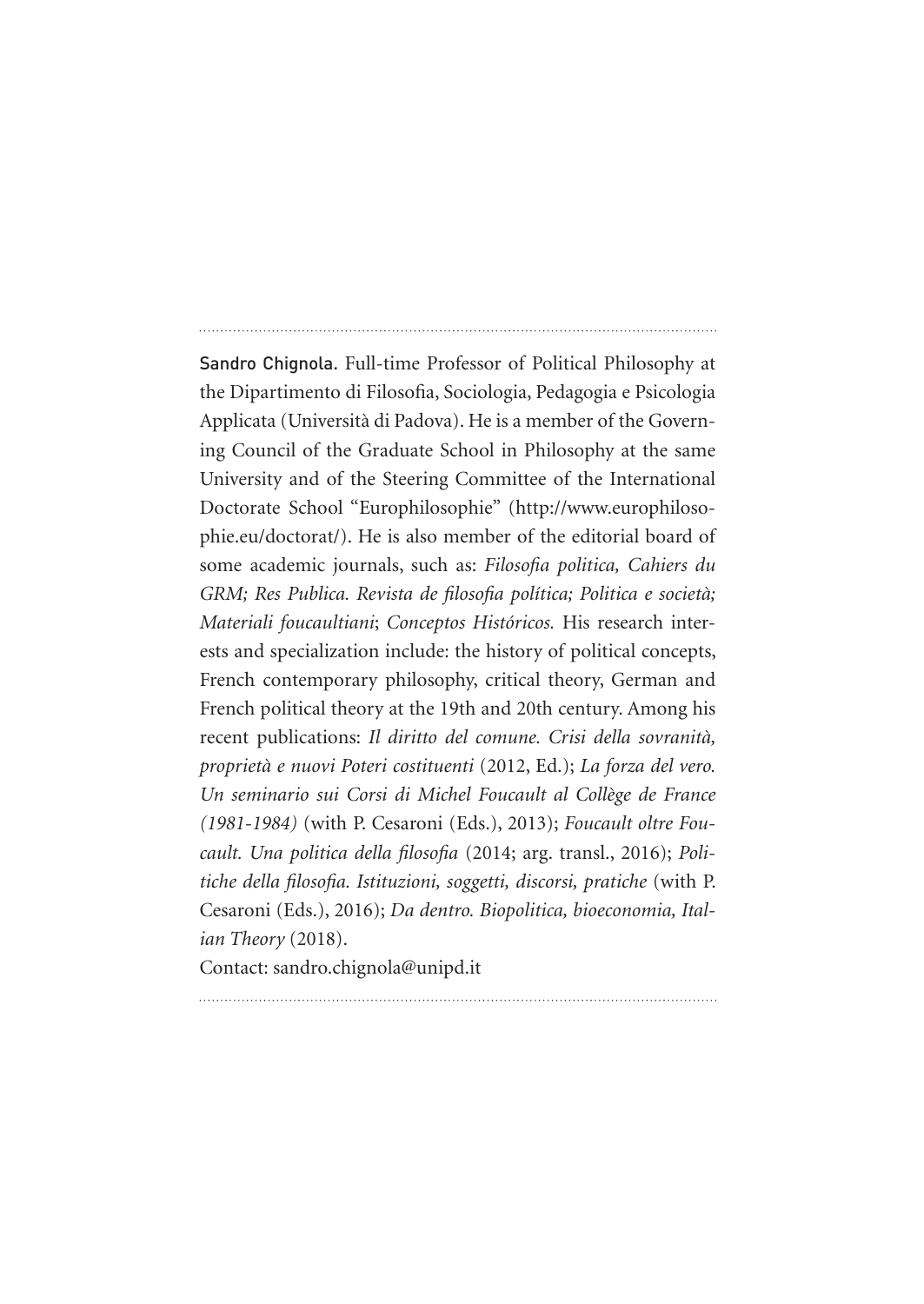# **THE MOLE & THE SNAKE**

# Sandro Chignola

Università degli Studi di Padova

## DOI: 1017450/180104

Reception date: 11th December 2017; acceptance date: 22 Januaryth 2018. This article is the result of research activities held at the Dipartimento di Filosofia, Sociologia, Pedagogia e Psicologia Applicata Presso l'Università di Padova.

#### **Abstract**

This article starts from the Foucaultanian notions of biopower and discipline, dealing with the strategies of the modern and contemporary capitalism. Introducing the term biopower into his research, Foucault is alluding to a series of transformations related to the capitalist system: life enters into the scope of power in terms of "controlled insertion of bodies" in the social apparatus of production, as well as in terms of an "adaptation of population phenomena to economic processes". It involves the exchange of services on which the Fordist social pact was founded in the twentieth century. The life that is claimed in and against the relationship of capital concerns "needs" that refer to a "concrete essence of man". In the undeniable awareness of a "triangulation" between sovereignty, discipline and biopower, the author, as a criterion for reading the dynamics of contemporary power, analyzes the theme of control referring to Deleuze. This is delineated in the double form of "biopolitical algorithms" and of the normalization that by means of the selection and targeted processing of big data and information packages, incessantly produced by social activity in and on the network, capture forms of life at the service of capitalism.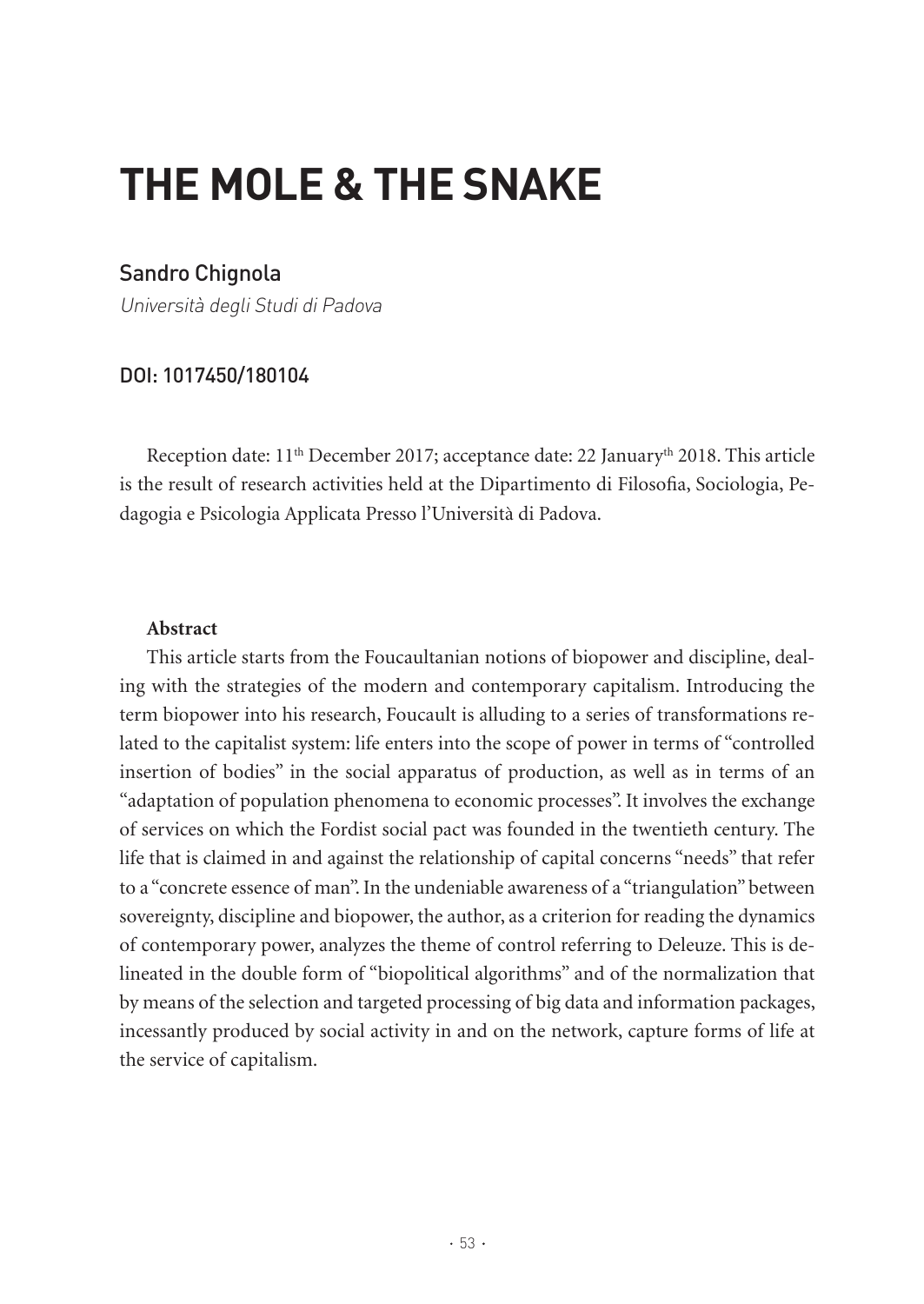## **Keywords**

Life, control, biopolitical algorithms, normalization.

## **Resumen**

Este artículo se desarrolla a partir de las nociones foucaultianas de biopoder y disciplina relacionadas con las estrategias del capitalismo moderno y contemporáneo. Al introducir el término biopoder en su investigación, Foucault alude a la serie de transformaciones relacionadas con el sistema capitalista con las cuales la vida entra dentro del alcance del poder en términos de "inserción controlada de los cuerpos" en el aparato social de producción, como también en términos de una "adaptación de los fenómenos sociales a los procesos económicos". Involucra el intercambio de servicios sobre el cual fue fundado el pacto social fordista en el siglo XX. La vida que se reclama en y contra la relación del capital se refiere a las "necesidades" que aluden a una "esencia concreta del hombre". En la innegable "triangulación" entre soberanía, disciplina y biopoder, y como un criterio para leer la dinámica del poder contemporáneo, el autor analiza el tema del control que se refiere a Deleuze. Esto es delineado en la doble forma de "algoritmos biopolíticos" y en la normalización que, por medio de la selección y el procesamiento dirigido de *big data* y paquetes informáticos, producidos de manera incesante por la actividad social dentro y en la red, captura formas de vida al servicio del capitalismo.

## **Palabras clave**

Vida, control, algoritmos biopolíticos, normalización.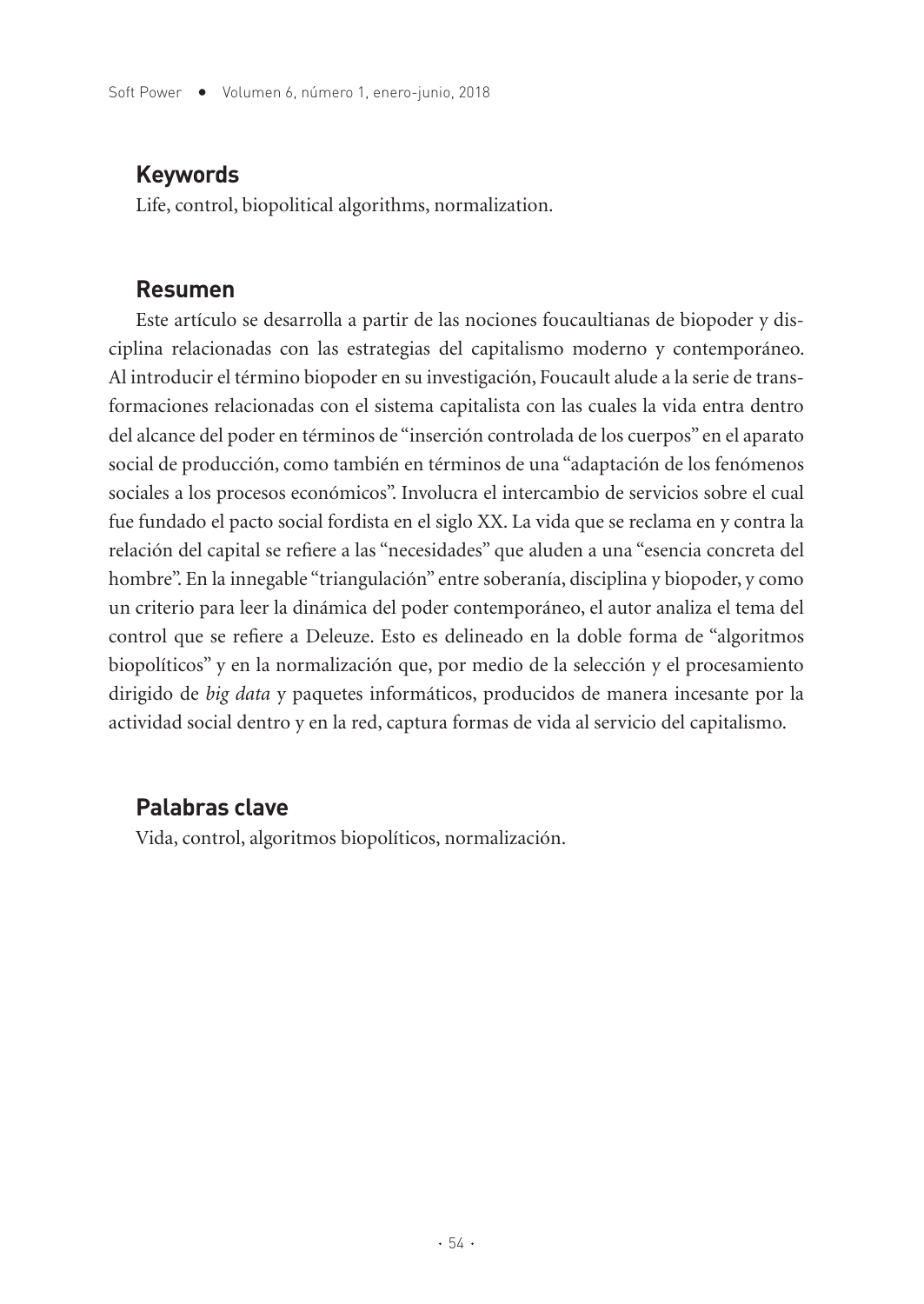When Foucault introduces the term biopower into his research, he is alluding to a series of transformations related to the capitalist system. Life enters into the scope of power in terms of "controlled insertion of bodies" in the social apparatus of production, as well as in terms of an "adaptation of population phenomena to economic processes". Disciplines of the body and population regulations constitute the two poles – provisionally still separated at the height of the seventeenth century – around which the organization of power over life has developed. For this reason, biopower is a "two-sided technology" (Foucault, 1976, p. 183), which exceeds the limits of the juridical matrix of sovereignty and redefines the spatio-temporal profiles of reference and application. It also subsumes by investing life, which here is understood as being the set of individual skeletal-muscular constants to be regulated and framed within organized productive and reproductive processes, like the set of species-specific attitudes that make man a cooperative and relational animal.

Elsewhere, I have underlined that these two poles are in some way indiscriminate in the same semantic of the body (Chignola, 2014; 2015). In the wording of the first book of *Capital,* both the body (*Körper*) – that the Latin *corpus* takes from the Greek *sōma*, holding it back to describe the corpse, the material objectivity of the inert and mouldable body. On the other hand, there is the labour force inscribed as *dynamis* in the "lebendliche Leiblichkeit" subsumed in the ratio of capital (Marx, 1962, I, 2, p. 181) – *Leib, body,* in this second meaning derives from the Gothic root \**Leif,* that insists in *Leben* as well as in English term *life* (Kluge, 1899) – indicates the ways in which the living – muscles and brain, is already a factory setting as Marx points out.

Capitalism could only consolidate itself by controlling the inclusion of bodies in the production apparatus and adapting population phenomena to economic processes. This process has required that a whole series of technologies pass through the society, redefining its meaning and concept – what now emerges as the "social", a new adjectival that marks the refocusing of a whole series of knowledge and institutions aimed at making compatible the accumulation of men with the accumulation of capital – to enlarge and to reproduce the cycles of extraction of surplus value.

There are several things that must be kept of this Foucaultian approach to the problem. The first, obviously, is that Foucault never intended to distinguish political "epochs". Disciplines and biopower interact with each other, distributing differently in the specificity of the technologies that are deployed in the value of life. The second, completely removed in the dialects of "bare life", is that Foucault puts the same level the resistances and the lines of escape that counter the relationship of subsumption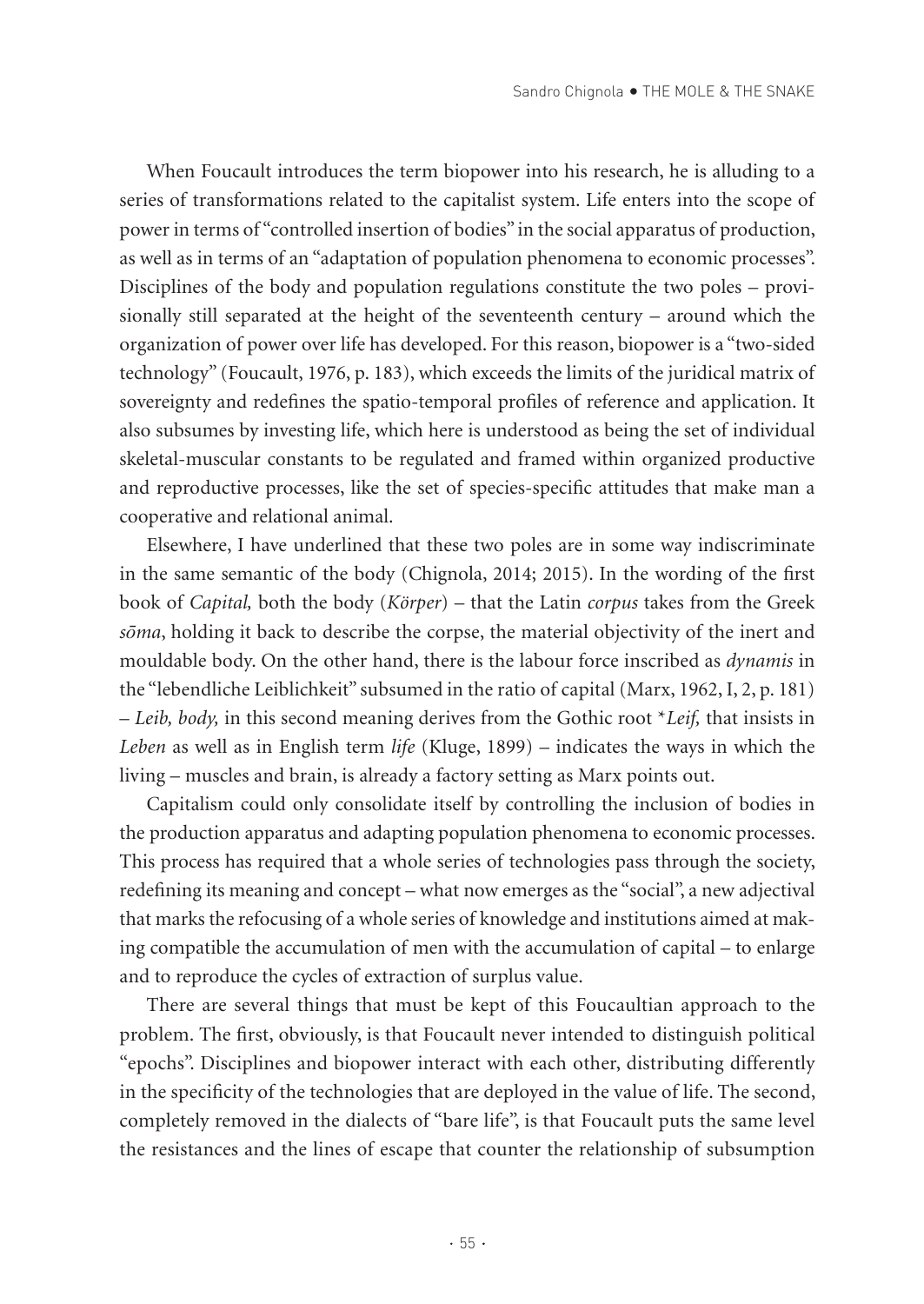of life to capital. I think that this can be said in close connection with the most innovative currents of Marxism of those same years (Negri, 2017, p. 193). Not only does he underline how life, never being fully integrated, keeps escaping the technologies that dominate it and that manage it ("sans cesse elle leur échappe" (Foucault, 1976, p. 188), but also assumes the datum of how, and not on the ideological or utopian level, rather than the concrete immanence of "real processes of struggle", life as a political object has been literally taken and turned upside down against the system that was beginning to control it.

We are talking about a process that spans the nineteenth and twentieth centuries, the phase of world capitalism expansion, within which the general lexicon of rights serves as a translation for instances that no longer allow the ruler to decide – we no longer expect the emperor of the poor, nor the realm of the last days, nor even the reestablishment of ancestral justice – but rather directly, and without any mediation, claiming 'life' as a whole of affections and desires that cross the individual and that compose it with others: it is life, much more than the law, which has then become the stake of political struggles.

Obviously, this does not only concern the "basic needs" in relation to which the spectrum of inclusive and equalizing benefits of the Welfare State is progressively expanding. This is rather a part of the history of the institutions of biopower. It involves the exchange of services on which the Fordist social pact was founded in the twentieth century. The life that is claimed in and against the relationship of capital concerns "needs" that refer to a "concrete essence of man", which Foucault (1976) means, literally, as "the realization of his virtualities"; as "fullness of the possible" ("ce qui est revendiqué et sert d'objectif, c'est la vie, entendu comme besoins fondamentaux, essence concrète de l'homme, accomplissement de ses virtualités, plénitude du possible" (p. 191)).

Here, it is a question of a decisive shift in the plan of rotation that involves sovereignty, discipline, and biopower. What is highlighted is not the evanescence of the devices of sovereignty and of discipline whose permanence remains settled on the institutional centre of gravity of the State, but rather the emergence of biopolitical resistances that politicize life – which Foucault calls: "the 'right' to life, to health, to happiness, to the satisfaction of needs" – not as something that can be demanded starting from the recognition of rights or in reference to the authorities that are entitled to rights, but rather as something that must be freed from the forms of regulation that go through them by making bodies and 'life' compatible with the Fordist regimes of accumulation. For this reason, what comes into question here are not only the bodies or what is objecti-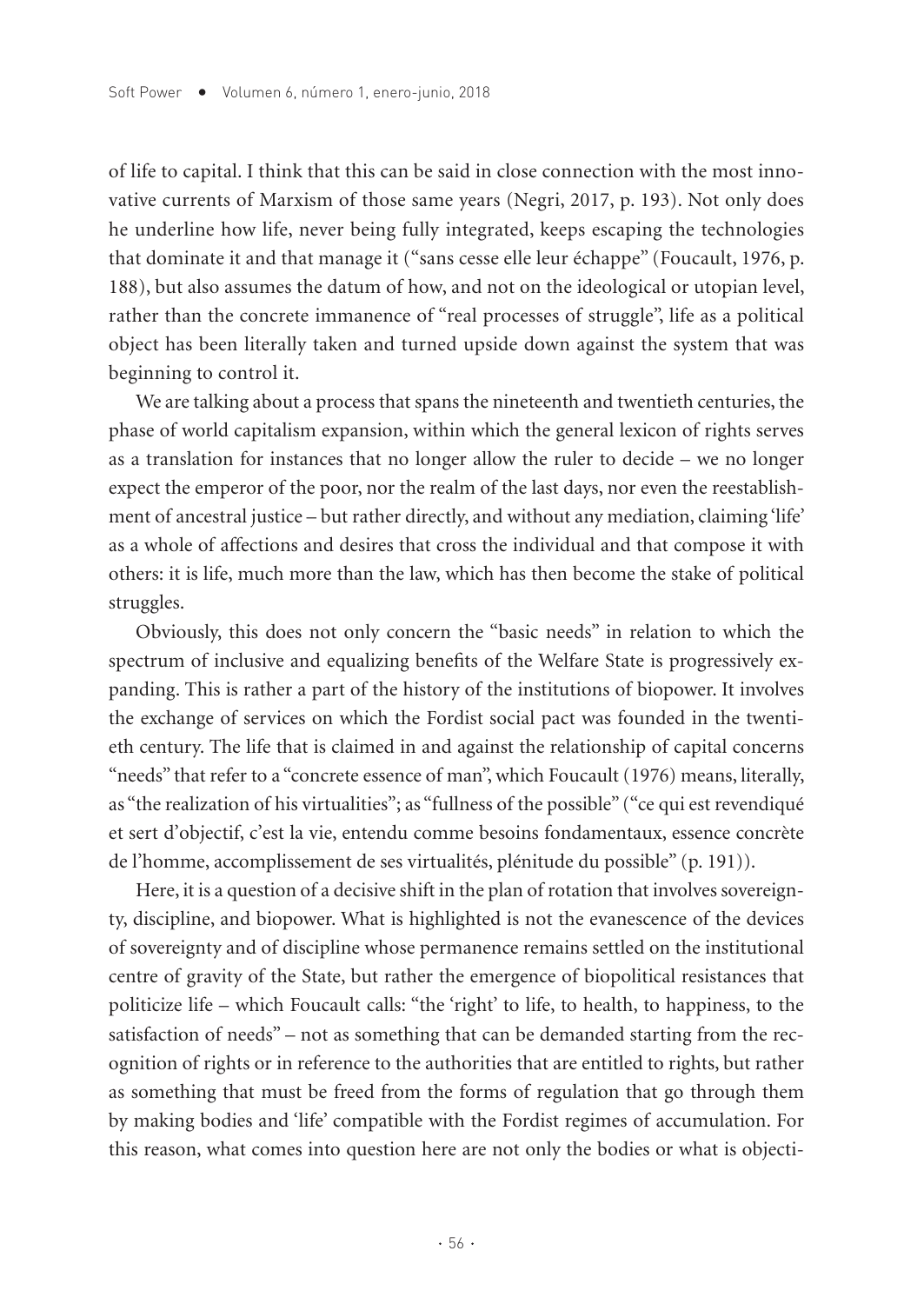fied as "life" in the actuarial registers of the security devices of the welfare state: what illuminates the new terrain of confrontation between freedom and power at the height of neoliberal regulation of the economy. It should be remembered that for Foucault resistance is always the "chemical catalyst" that makes visible strategies and trajectories in the circulation of power (Foucault, 1982, p. 1044) – paths of subjectivation that impact the forms of neutralization and by capturing, filtering, harnessing and channeling the power of life, expressiveness is inhibited: "everything one is, and anything one can be" (Foucault, 1976, p. 191).

From here I intend to move on for a number of reasons. The first is to set a threshold point, both in relation to the debate on Foucault and biopolitics, and in relation to what it means to "govern life". Life is not the passive object that the government undergoes, and the system of transformations of the power devices that refer to them do not cease to evolve different strategies to gain positions in the clash with its *irreducibility*. The second reason, in the light of the first, is to indicate the direction in which this intervention intends to move. I would like to try to move the terms of the discussion *beyond* Foucault, to resume questions and theoretical lines from the debate that stem and develop from Foucault (too). At this point, I would like to offer to the discussion, a series of elements that allow us to approach further transformations of devices and technologies aimed at the "governance of life", both in relation to the control of bodies and the population in the world of capital, as well as in relation to the more general modalities by which the cooperation of men and women, also and above all with the freedom and the *surplus* that marks it with respect to the capitalist command and the measure of wages, and can be put to value.

#### **1.**

Deleuze was the first to rethink it, highlighting the points of rupture, the transition from disciplinary to biopolitical control, without referring the latter to the forms of the welfare state. He instead assumed the signature of the break that intervenes here, the crisis of the Bretton Woods system and the end of the convertibility of dollars into gold. Disciplinary societies – Deleuze explicitly refers to the work of Foucault – are societies in which the different institutions are separated and closed and in which the subject that crosses them is produced as an individual, starting from zero each time. School, army, and factory, to cite the places and times of the curricular identification of the subject,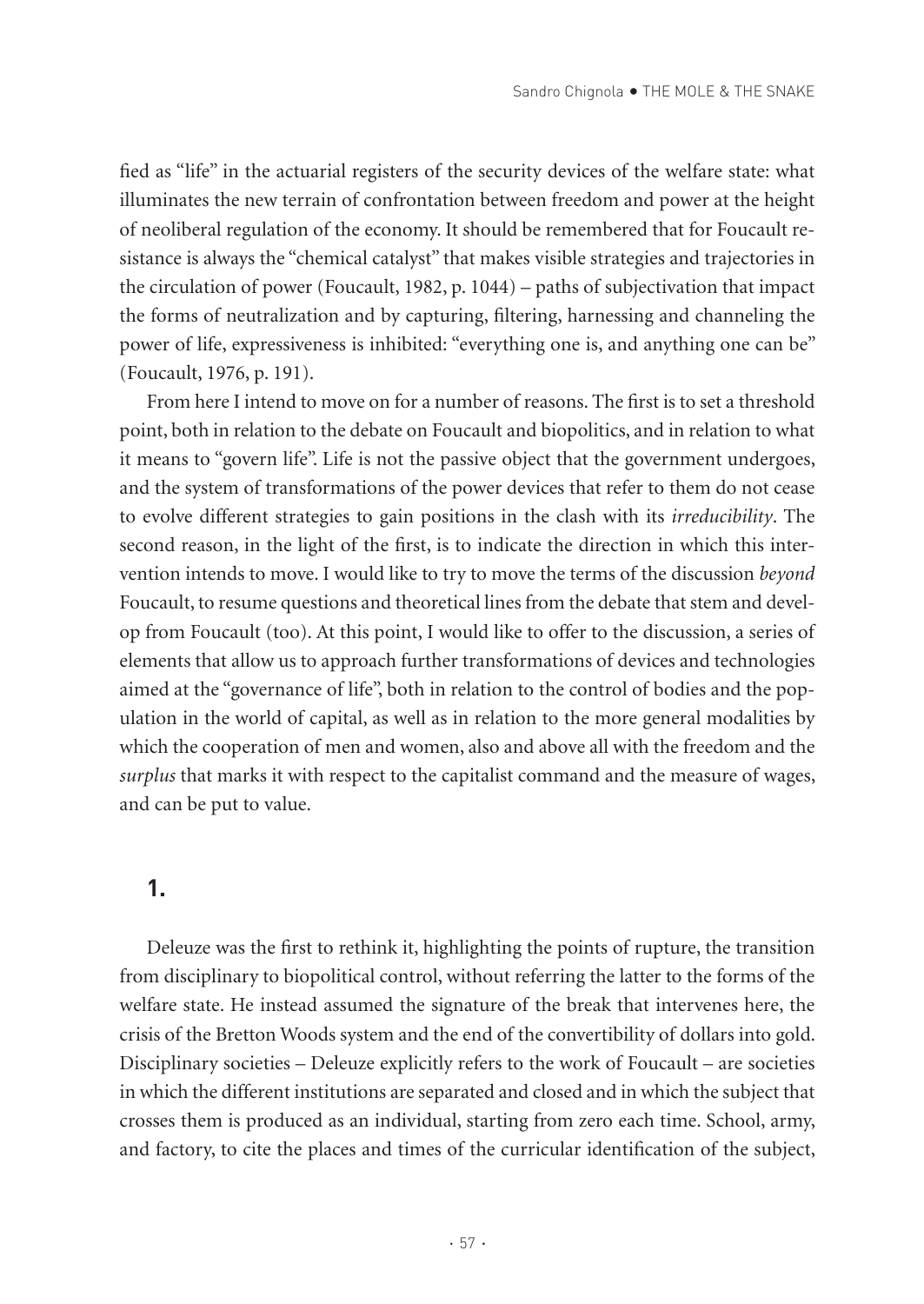divide its assembling process and work – this is basically discipline – at the bottom of a language, or of knowledge, an *analogous* foundation.

What he calls controlling companies, taking the term from Burroughs, are those that push their process far ahead, engineering it as an uninterrupted flow modulation. In the coin, the algorithm replaces the currency; the *moule,* which identifies a name, a number, a space de-terminated in a collective movement, is replaced by a permanent and flexible *moulage* –a deforming mold or a sieve, the meshes of which change continuously, Foucault tells us– whose operating logic, metastable and undulatory, connects heterogeneous points without separating them, leaving them, rather, coexist alongside one another (Deleuze, 1990, p. 242).

The exit from the disciplinary society is given in the breakdown of the measure of salary: the trend equilibrium point that is determined in the compromise between maximum development of productive forces, working day and optimization of the balance of relative surplus value, is replaced by the general logic of a company that decentralizes the legal instrument on which the balance is sustained –the contract– and requires a diversification of the remuneration based on individual benefits, interviews, ongoing training, constant evaluation of the individual based on objectives.

The examination is replaced by continuous control –operational linearity of the algorithm that traces singularity – (Deleuze, 1990, p. 243). Nevertheless, Foucault had identified the centre of the procedures in it. Within the framework of disciplines, it ensured the allocation and classification of functions, according to which maximal force and time extraction were organized. Genetic accumulation of subjectivation as a tapping of each person's own individuality in a synchronized mass movement. An "optimal composition of attitudes", in that ritual form of social initiation for the subject who we could call *matricular*, according to Foucault (1975, p. 188).

It is understood that this approach to the problem does not simply follow on from Deleuze's conceptual invention. It responds to what the managerial and business literature codifies as a strategy. Since the '80s of the 20th century, the "strategic dimension" of the project now comes into the debate (Dardot & Laval, 2009, p. 275) –for the capture and the overthrow of the desire for autonomy and freedom that had triggered the antidisciplinary revolts, making the Fordist production systems ungovernable. The "deconstruction" and "dismantling" of the dependent work statute – taxonomies, job classification, contractual figures, *career steps* – are oriented – as in the case of money – towards the evanescence of the objective reference on which assigned credit is stabilized, and in this case, towards the continuity of the company and the system of tasks of the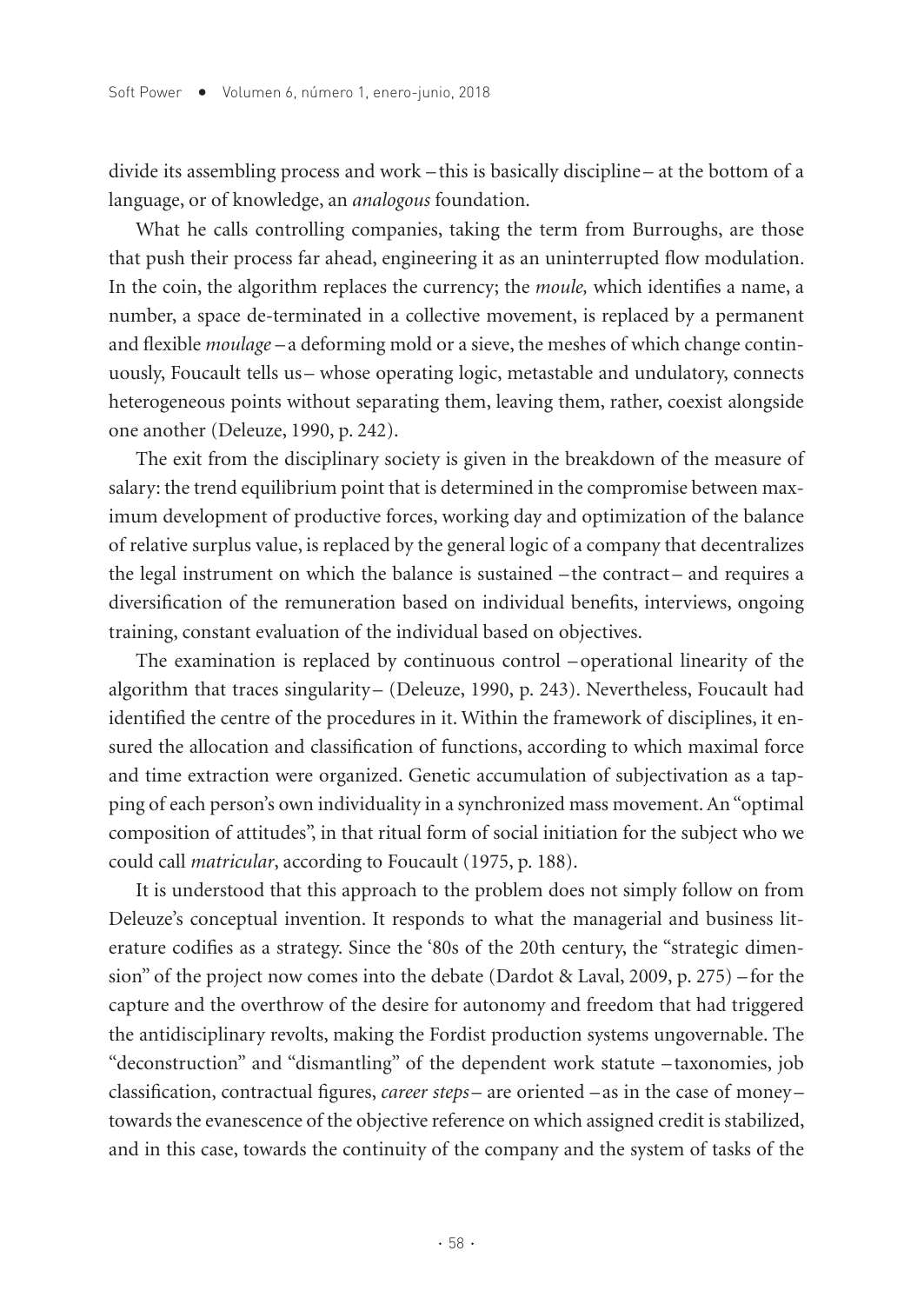social division of labour. The uncertainty and complexity that are then assumed, in business literature, as description of reality, become the factors on which the singularization of the subject is orientated, as well as to evaluate the subject's ability to adapt to the circumstances. Adaptation to a world that, from the crisis of homogeneous representations of the classes, now emerges as "exploded, parcelled out, composed solely of the juxtaposition of singular destinies" (Boltanski & Chiappello, 1999, p. 395).

This transition between a corporate organization and a division of labor is translated and organized by knowledges and disciplinary powers, and a controlling company in which other devices and other technologies appear, that Deleuze assumes as a problem. Here it is not important to note how Deleuze exposes himself to the risk, as many others will do, of constructing an ideal/typical contrast within the transitional scenario between processes that, in the material reality and in the frameworks of the same knowledge of the law, will continue to take place as intertwined processes. They are processes that are overlying, stratifying, and multiplying points of connection between heterogeneous logics. What interests me, in order to focus on some recent development in the debate afterward, is to underline some specific aspects of the Deleuzian conceptual operation.

The mole and the snake are the two zoopolitical figures evoked by Deleuze (1990) as indices of the accommodation of life to biopowers, and above all of resistant life: "la vieille taupe monétaire est l'animal des milieux d'enfermement, corn le serpent est celui des sociétés de contrôle" (p. 244). The mole has adapted to depth, to the earth. It is a form of life of stratification and crossing. Monetary, because it feeds on wages, and digs and builds tunnels, destabilizing them until they implode. These are the hierarchies on which a working day and measure of salary are founded. The snake, on the other hand, is an animal of ripple and surface. Figure of habit and change (Ravaisson, 1997, pp. 251-252): guardian of the rhythm of the habit of being, of pure *energheia* without implementation; pure icon of the movement as *energheia atelēs* (Aristotle, Phys., iii, 2, 201 b 32; viii, 5, 257 b 8; *Met*., Q,6, 1048 b 29), the snake is a living exercise of deterritorialization and the elusive image of the power of what is to come.

The transition from one animal to another marks the transition between two different legal formations, "deux modes de vie juridique très différents", writes Deleuze, which correspond to a profound "mutation" of capitalism. If the societies of sovereignty are societies of machines, and a movement triggered by simple levers corresponds to the centralization of the command (from invisible threads that activate rigidly ordered descending dynamics), one would necessarily recall, in this regard, the images of the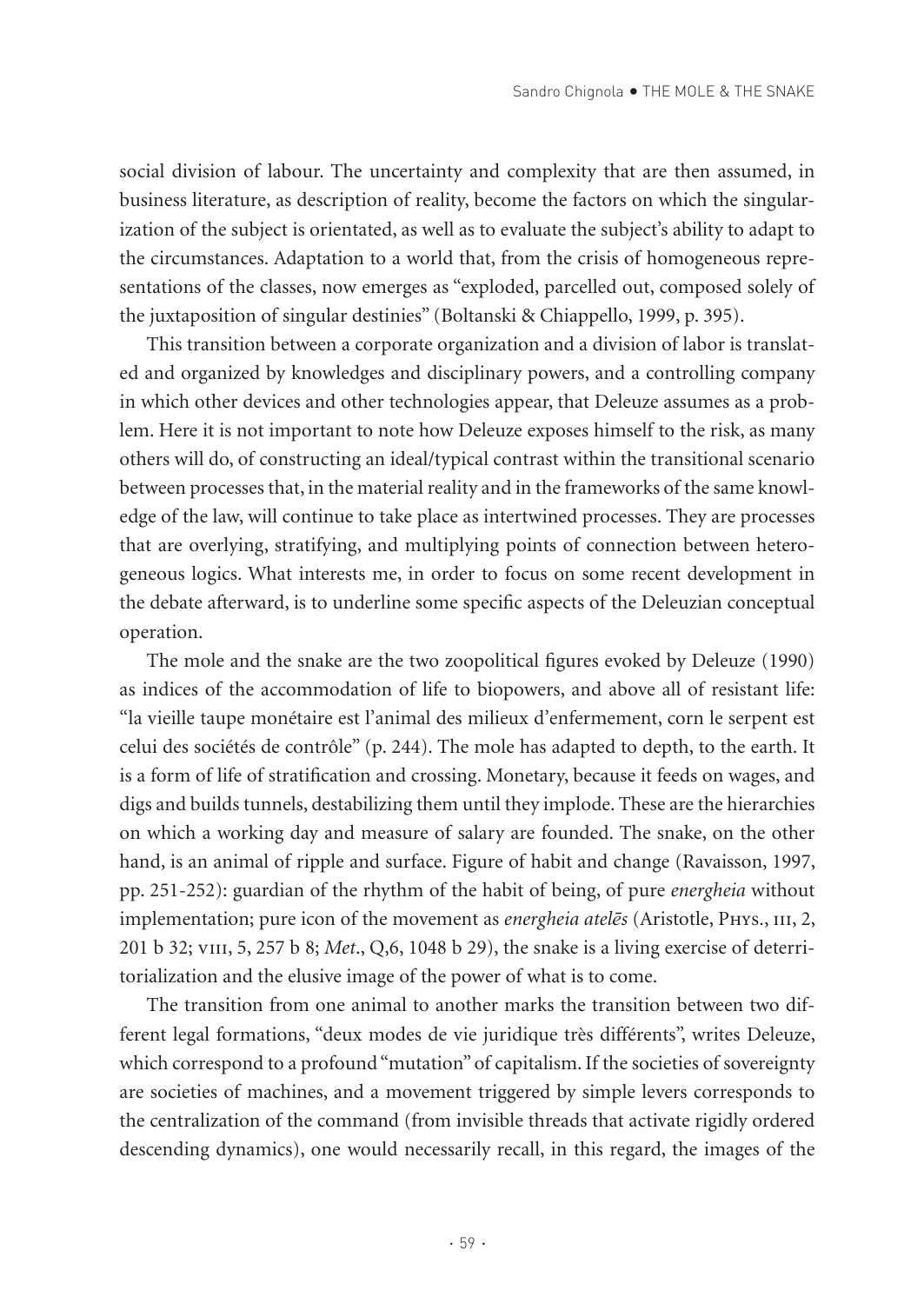State as a mechanism that Schmitt identifies at the time of Hobbes (Schmitt, 1936) and the administrative fulfillment of this logic of individual and collective activation in the post-revolutionary apologists of centralization such as Cormenin or Dupont-White (Cormenin [Timon], 1842; Dupont-White, 1860). Disciplinary societies are instead energy-consuming societies – the capital vampire is known to suck surplus-value for food to feed its own spectrality and to vivify, like a "beseeltes Ungehuer", the dead-work crystallized in the factory system (Marx, 1962, I, 5, p. 209)– with, hence, "passive risk of entropy and danger of active sabotage".

Compared to the latter –and this radical heterogeneity is what interests Deleuze– the controlling companies operate through codes that expose themselves to the risk of interference or piracy (Deleuze, 1990, p. 244) to the extent that they execute closely interfaced programs and that they are open to flows. It is again with an explicit reference to money that the difference between the two strategies of ordering and organization is exemplified: the discipline has always relied on a currency whose value refers to gold. Control, on the other hand, refers to fluctuations, to "modulations" which, as a reference value, assume percentages and exchange margins between the individual currencies.

The monetary analogy is obviously chosen with care. What interests Deleuze is not to focus on a liquid modernity in which subjects are simply liberated from anchorage to disciplinary institutions, but the particular form of production and control of subjectivity that is determined by the reorientation of capital from production to market. Raw materials, investments in fixed capital, transformation of steel into a finished product –here the analogical relationship that allows us to think about the uniqueness of the disciplinary device in the segmentation of its institutions: the school, the army, the factory as stations, different and converging, identifying the subjectivity – give way to assembly processes, market services and services, financialization of value, which work with algorithms and with fast rotation flow modulations.

Here, the subject is not identified by means of the decomposition and re-transcription of the corporeity which is docilely bent to the engineering of spaces and useful times. It can only be composed in a collective –the dazzling liturgy of the torment of Damiens often makes us forget how the section on the discipline of *Surveiller et punir* is introduced by the equally iconically powerful postponement to the problem of the transformation of the peasant into a soldier, of the tramp into a worker. It can be identified by tracing what breaks it down into information and data subsumed at the numerical control algorithmic machine. What the machine feeds is not the energy expenditure of the production chains (strategic aim is not the elaboration of individuality to be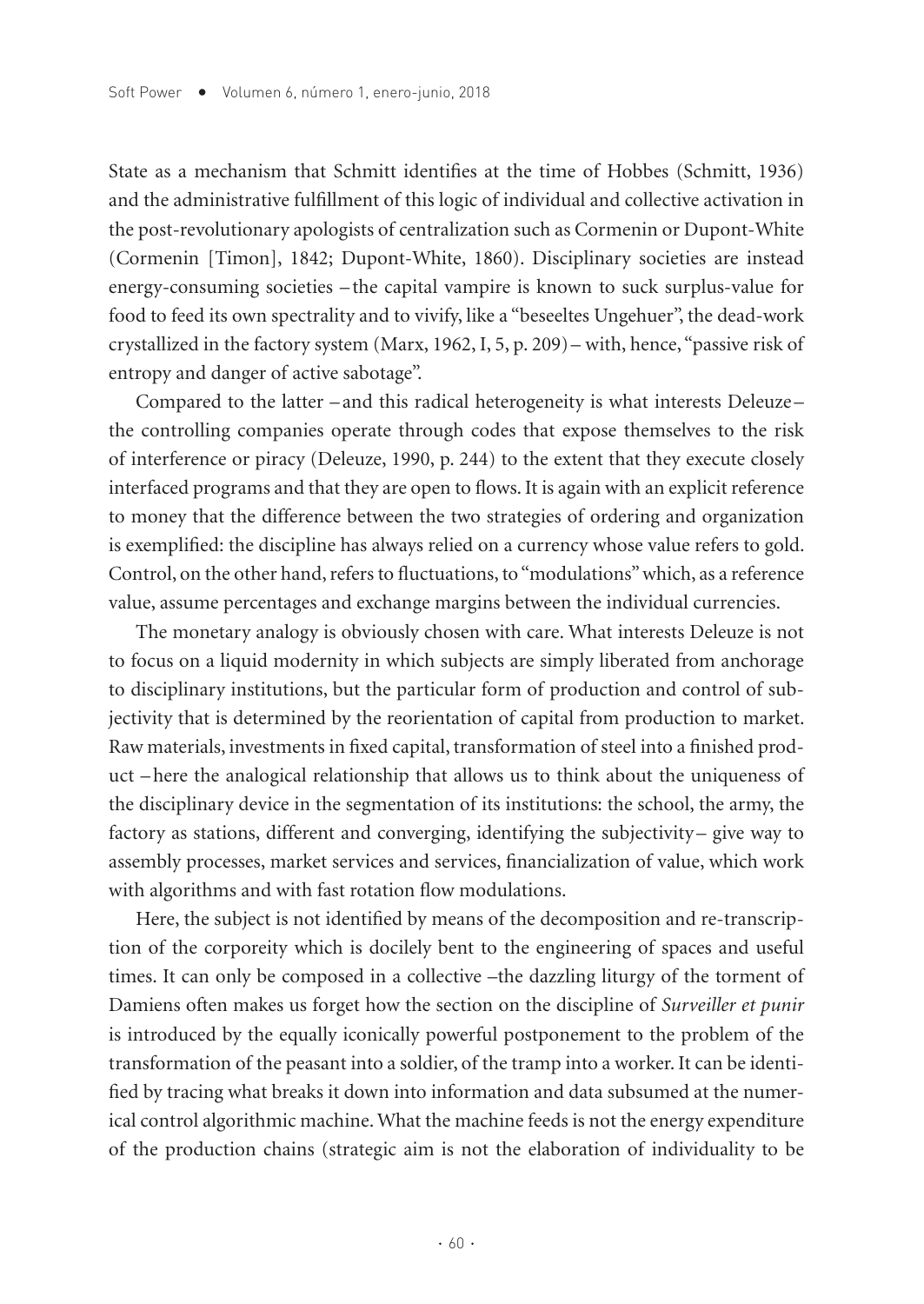recruited at the command of a factory), but, as in the processes that mark the simultaneous operation of capital (Mezzadra & Neilson, 2015), the direct extraction of value from the living cooperation between singularities.

This is a decisive step, as we will see. However, we will continue to follow for a moment the stark contrast between disciplinary societies and controlling companies stylized by Deleuze. If the former work on the individual-mass node-discipline works on the compatibilization-synchronization of the individual with the collective organization of the process to which the individual is subsumed, then the controlling companies untie that knot by going back to the individual. They refer not to the subjectivity that modernity evolves from the centering ascribed to self-reflection, to willpower and to action (De Libera, 2014), but to the uninterrupted flow of information that breaks it down and that numbers it.

An individual is a serial number –a sign that identifies him, a fingerprint, a curriculum– but for the numerical machines of control, an individual as such does not exist; what is given, for the algorithms that process information, are "data", "samples", "bits", *irradiable* to segmentary institutions, but separable, packable, purchasable, according to the variations of flow of which you can make the market or the "Banks" in which undulations can be preserved. From this process of dematerialization – and only apparent dematerialization, given that the control devices that are put on the line manage bodies, sift and condition the freedom of movement. They trace biometric parameters, are functional to the sale of health futures on the market – it is the same notion as the individual who is immediately invested. "Les individus", in this spill from disciplinary and biopower companies, "sont devenus des dividuels", "et les masses, des échantillons, des données, des marchés ou des banques" (Deleuze, 1990, p. 244). What we are talking about is continuous variations of numerically processable data that can be assembled, on the track of the individual or of the populations rewritten as consumption bands, statistical indexes, resonances or data relationships, for marketing purposes, performance benchmarking and organizational functions, and securitarian profiling.

The notion of "dividual" introduced at this point is constructed by specific difference with respect to the actuarial and statistical management of individuals and populations that Foucault relates to biopowers. Here another notion of space and time comes into question – another notion of regulation and a different scan of temporality. While in the disciplinary societies the individuation process "keeps starting over again-always begins again"– the individual subject is distilled with respect to the animal, to the disordered and useless body that school, army, and factory systems find available as raw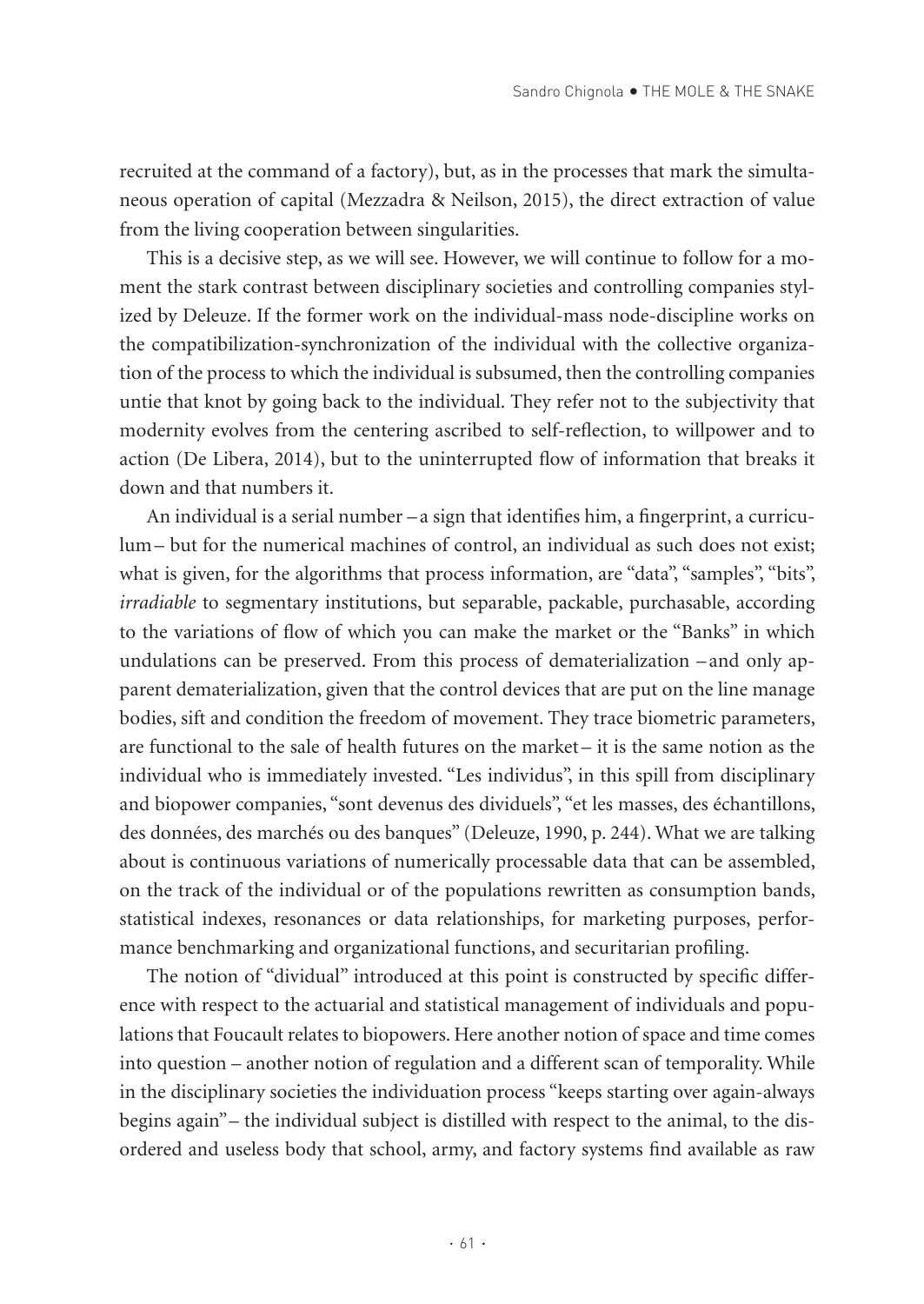material, in a process that makes the closure and discontinuity of its institutions its own secret and its limit. In controlling companies, it is a single and uninterrupted flow of information that is managed and treated as a series of possible for security (risks) or of immediate valorization (data).

If it is true that in disciplinary societies – supervised companies, perimeter institutions, codes of inclusion and exclusion for administrative spaces and followed by inspectors, jailers, educators, doctors, production engineers– laws are in place, vertically and as closure of the circuit of discipline, as a "password" (*mot d'ordre*), while "permits" (*mot de passe*) manage the flows of controlling companies instead, i.e., digital cards that continuously displace the border. *Dataveillance* (Amoore & de Goode, 2005) –spaces which require recognition to be crossed; algorithms for tracking, extracting and cross-combining data are the technologies that these lines of Deleuze anticipate.

It is worth quoting in full the dystopia referred to by Deleuze:

Félix Guattari imaginait une ville où chacun pouvait quitter son appartement, sa rue, son quartier, grâce à sa carte électronique (dividuelle) here faisait lever telle ou telle barrière; corn aussi bien la carte pouvait être recrachée tel jour, ou entre telles heures; Here we find the barrière, maize the ordinateur qui repère la position de chacun, licite ou illicite, et opere une modulation universelle (Deleuze, 1990, p. 246).

These lines do not lend themselves to any misunderstanding. Instead, they provide us with a point of entry into the debate on which I want to draw attention. It is true that the controlling company redefines its operating environment with respect to the closed space of discipline. But it is also true that if capitalism, even in the forms of post-industrial and financial accumulation that mark it today, continues to hold three-quarters of the world's population in conditions of extreme poverty – too poor to be governed through debt, too numerous to be interned, Deleuze notices, who does not know the new forms of inclusion characterizing what Veronica Gago (2015) has called "neoliberalism from below"– then the fading of borders and boundaries that control will have to deal with. It will have to do with the irrefutable risk factor determined by the potential explosion of the *bidonvilles* (in terms of the population) and the ghettos (in terms of subjectivation or revolt, I add for my part) (Deleuze, 1990, p. 246).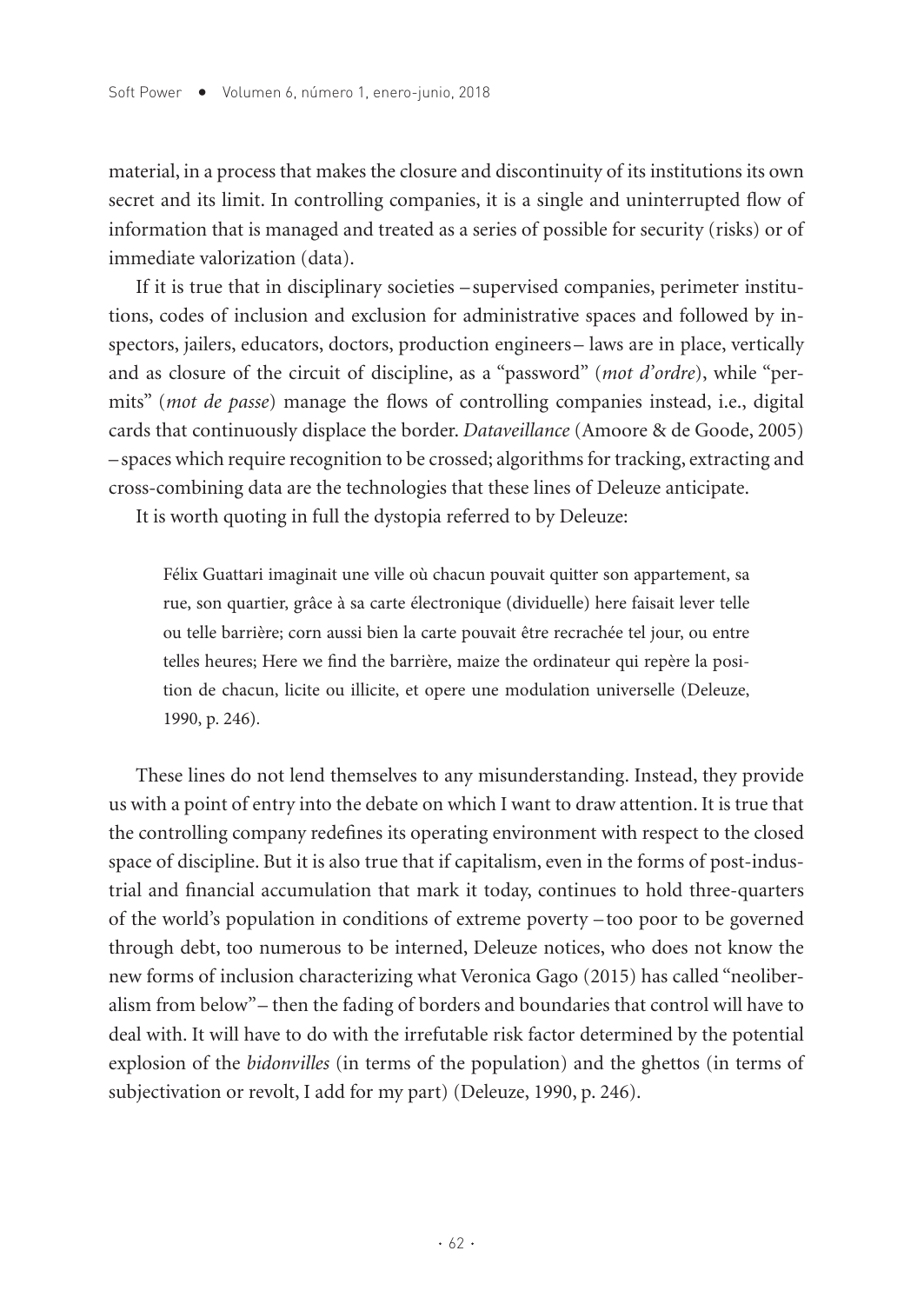On the notion of "risk" –with what it entails in terms of redefining the spaces of the discipline in open environments of regulation and recomposition of the individual subject produced by them, in the statistical-demographic concept of population– Foucault builds the passage which requires security companies. In the latter, the technologies of which Foucault himself, anticipating Deleuze, refers to "control mechanisms" totally irreducible to the descending verticality and the esteem of disciplinary institutions (Foucault, 2004, p. 12), the notion of norm is re-formed and the company is reclassified as the sum of processes that aim at an immanent self-regulation supported by knowledge with a connotation tending to be self-reflective.

If "norm", in its Latin etymology, refers to a mold or a form, to the model to which it directs, straightening it, a behavior or behaviour, then *norm* means "team", a *praescriptio naturae* or a *lex,* in lexicon of Cicero. It is the equivalent of the Greek *orthos*, to which the disciplinary "orthopedics" of subjectivity refers to, on which Foucault fixes his attention. Instead, "normalizing" means to install a relational mirror in which each individual, subsumed to the generic and to the self-referential circularity in which the reference to the legislator –be it nature, ratio, sovereign or God– is obliterated, becomes the measure and image of all the others.

Biopolitical normalization – the algorithm that traces and treats risk assuming its recurrence as impossible to neutralize and to exorcize (a risk is not a danger nor a probability, as we will see later, but a reality immanent to the processes of socialization)– should be grasped in its specificity, which is that of drawing a parabola that distributes the individual points of its passage on the surface of the field of application. Within the framework of disciplines, it is the rule that sets, in advance, the criterion for the normalization of attitudes, gestures or conducts. Within the framework of biopowers, normality itself, that is, the curve that is given to highlight assuming the measure in the relationship between the subjects to elevate it to a sample, statistical mean, regularity, is immediately given as a norm. To quote Canguilhem (1998): the normal "is the norm established in the fact" (p. 206).

The action of the norms, as long as they operate by normalization and not by normativity, tends to override a second nature over nature. This means the "political" character of the rules, their derivative and social side gives an understanding of the past, precisely because its movement passes through elements that are always present,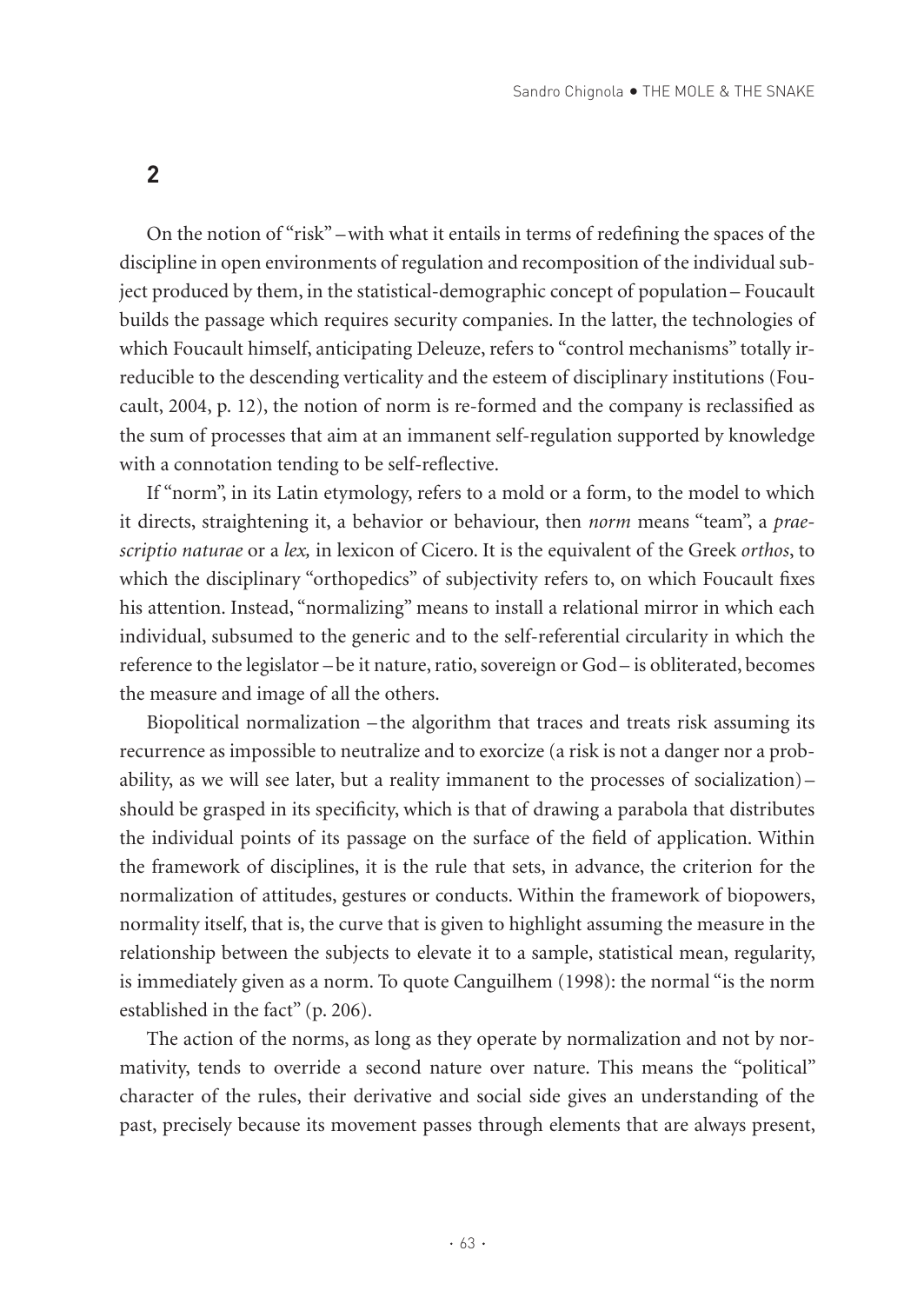in some way "already there" (behaviors, options, exchanges through which we give the *commercium*, that is the relationship between the individual and between the individual and the environment), although it can only be the result, in some abstract way, of the trajectory along which normalcy is established (Macherey, 2017, p. 10).

In the history of knowledge, Quetelet is notoriously known to have crystallized in the notion of *homme moyen,* not an elusive and indeterminate object, but rather a society inasmuch as it is objective, as its own variation, in the mirror of probability and statistics. The average man, we could say normal, is here identified as the *être fictif,* in which he assumes "the moyenne autour de laquelle oscillant les élements sociaux" (Quetelet, 1991, p. 44).

Regularities are the social field exhibiting and subsuming its own descriptive criterion. They are regularities that allow the shot that makes the statistics, in post-revolutionary era, not a simple, alluvial, data collection, but the knowledge in which confirms the confidence in existence of an immanent legality to things (Hacking, 1990, p. 46) and by means of which it is possible to fix the parameter to classify phenomena –which are social phenomena, but resided as such by now irrecoverable processes of individuation– that neither law, nor the traditional forms of grouping or association, allowed to order (Hacking, 1982).

With his theory of the "average man", Quetelet proposes a means to think and to represent the individual not in relation to an essence or to a nature –not even those that identify him with a will, or a centre of action–, but in relation to the statistical grouping expressed by a simple numerical variable. This statistical grouping is assumed without the need for a reference to something other than the mass of the data itself. This problem cannot be discussed in these terms after the French revolution. The new statistical science, which cannot become effective as knowledge that integrating probabilistic mathematical models –here is the rupture underlined by Hacking with respect to the older Statistik and the *Polizeywissenschaften;* the "subversive" character of the numerical series and the fundamental epistemological shift that is induced by them (Hacking, 1982, p. 280)– establishes a foundational relationship in the framework of a new science of man, the freedom and mobility of the subjects – mobility of desires, of options, of habits– with laws and tendencies whose objectivity cannot be stabilized from the internal apprehension of the variations and the oscillations that freedom and mobility themselves produce. It is a matter of finding the modality that allows us to approximate a regularity –not a unity, but a distribution curve– the diversity and the infinite fluctuation of the data; to discern the constancy of a law in the mass of particularities. Plus,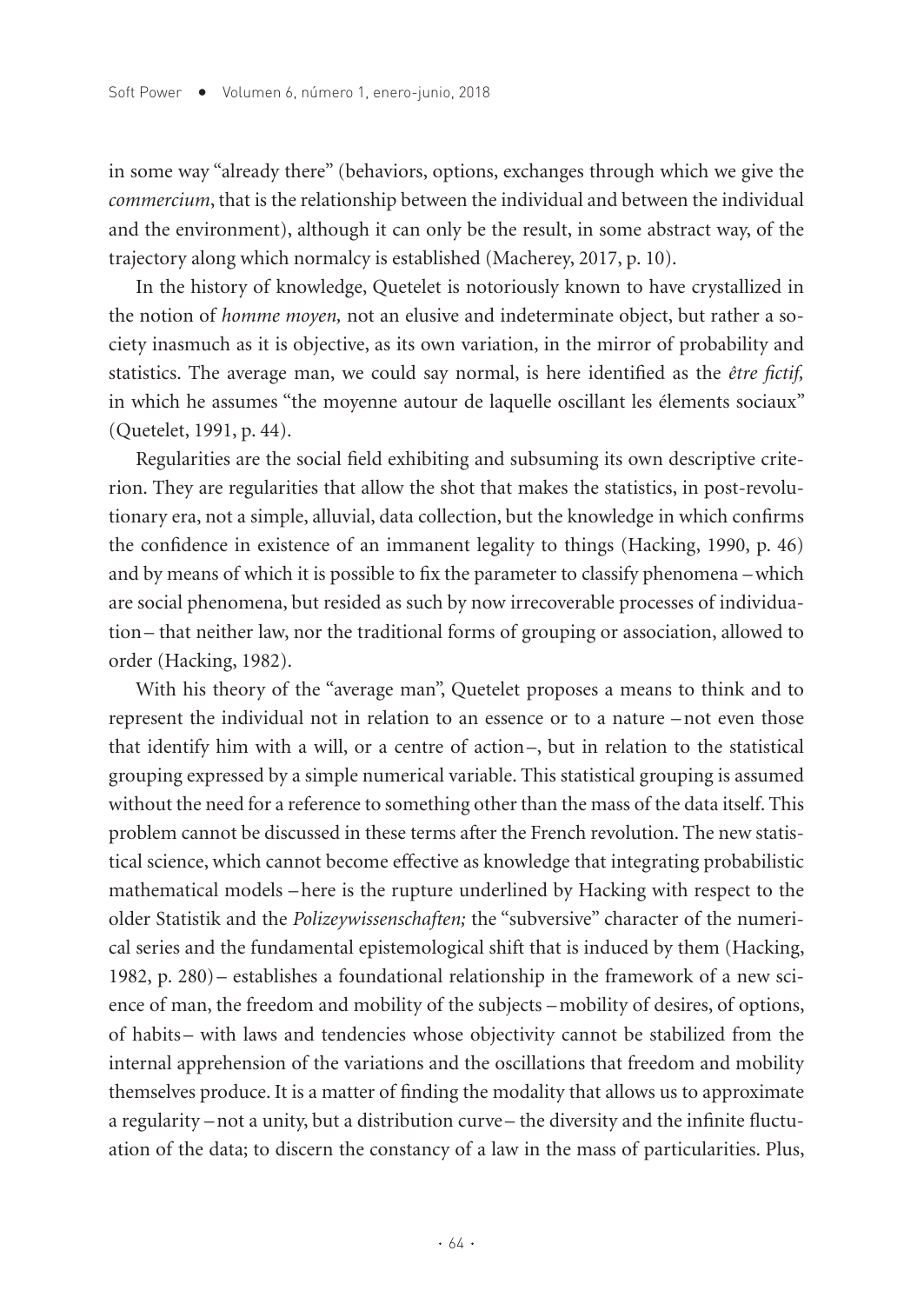conversely, to capture individuality as a deviation, variation, limit, in reference to the "population" or to the series of data that necessarily include it (Ewald, 1986, p. 149).

It was noted that in the *Course* of 1978-79, Foucault progressively moved the focus of his attention from "biopower" to "government" or "governmentality". "Governing", in the genealogy of liberalism that is progressively produced, means setting the regulation down in the dynamic that interests, and the freedom draws as an exchange and as an immanent form of their relationship. It literally means "travailler dans la réalité".

This entails a decentralization with respect to the sovereign device of the law –which creates the reality of the relationships in which it is applied– and a step beyond the disciplines that are much more constrained by the reality. They are conditions of possibility that need to be corrected or "straightened up". Since the eighteenth century, it is "social physics" that is discussed when talking about politics; and that is the need to settle in the game of forces that reality itself expresses as the engine of its own process.

When Foucault speaks of liberalism, it is a theory, or better still, a praxis of government as an immanent regulation and an impossibility of detachment from the game that reality plays with itself, which refers to it. Letting go, letting things go on means making sure that reality takes place according to a process that is the actual process of reality as a relationship between the elements that describe it. Hence, the centering of the risk and safety analysis. A physics –a dynamics– of society cannot neutralize the vitality of the forces it computes and, in particular, the risk determined, both in objective terms and in subjective terms, by the freedom that nourishes them.

A risk can be treated as a deviation or as an objective limitation of corporate tension, or evaluated as the resource to be valued (Foucault, 2004, pp. 48-49). In the first form it constitutes one of the hinges of the modern political device (in Rousseau, the expression of the asymmetry between nature and civilization, which is given as compensation of human frailty with respect to the world's burdens, in Hobbes, effect of the antisocial drive of free individual appetites that need to be tamed, *dresser*. "Ad societatem ergo homo aptus non natura, sed discipline factus est" is written in De Cive); in the second, the risk that the individual knows how to take charge, becomes the principle of business logic and, in terms of "conversion of the contingency into a fixed cost", the insurance principle (Knight, 1964, p. 213).

In this double perspective, therefore, the risk inherent in the exercise of a freedom whose effects may be the most pernicious, the risk as such – not the simple uncertainty with a probabilistic ending; not the danger, the material of which can be attested– can be taken as a reference term for sector policies whose proliferation extends together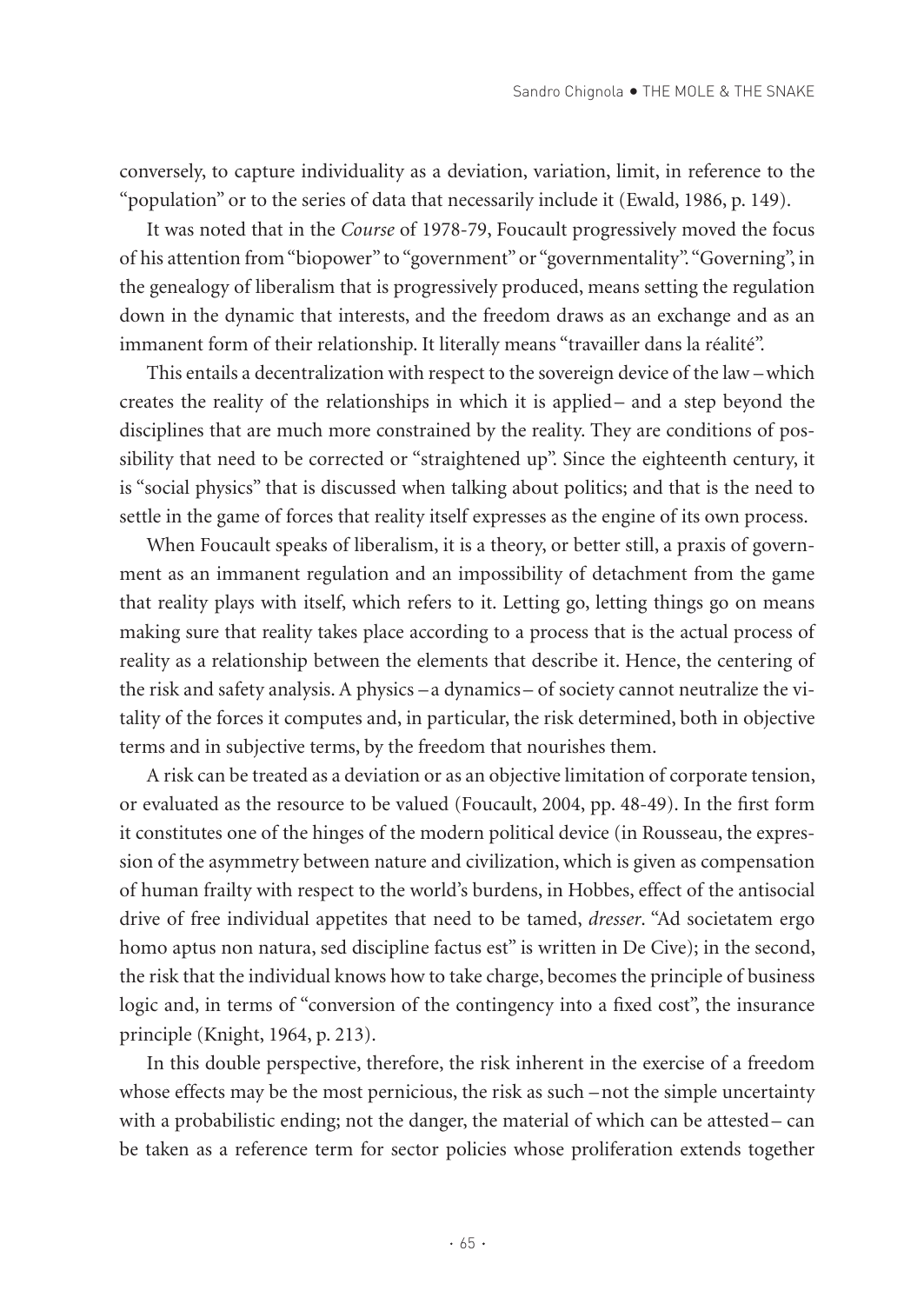with the construction and *profiling* of "risk" situations. This means situations such as social insurance, environmental policies, and security strategies. They all designate "politically" what the risk is, fixing the curve of what is socially determined and accepted as such, given that risks, per se and as such, do not give them in nature (Ewald, 1993, p. 226), or propose itself as a global philosophy starting from which modernity as such is driven to rethink –sometimes exhibiting progressive claims– politics and its institutions (Beck, 1986, 2008).

In this perspective, risk becomes an institutional principle for politics. It recomposes in a sort of parallel to the theories of the social contract of the seventeenth century (Ewald & Kessler, 2000, p. 56) – the proliferation of sectoral policies of contemporary 'governance' (Arienzo, 2013) under a register that impregnates the institutional design with very particular modalities.

The risk which is a floating and undetermined is "open" to the social stipulation as well as to its encryption. It is also progressively assumed as the epistemic cut in terms of repositioning a moral (the relationship of the individual with himself and with others: capital to invest, opportunities to grasp, situations to cross), build political program (environmental protections, health and safety policies, actuarial tables indexed to singular and collective entrepreneurship), transfer skills (to independent administrative authorities, agencies, committees), recruit knowledgeable experts. While the lexicon and practice of normalization, in which risk is treated in probabilistic terms and assumed to be non-neutralizable, works as an instance of communication and translation for the self-reflexive definition and reinforcement of regulation standards and limits (Ewald, 1990, p. 148 ).

#### **3**

I pointed out in the opening that it is not possible to assume simplistically the turning points of the Foucauldian genealogy as indicators of vintage breakages. What seems to me rather be noticed is how within the triangle sovereignty, discipline, biopower, transits, and assemblies give access to dimensions and rhythms of the different institutional and juridical dimensions of contemporaneity. The insurance lexicon of the welfare state is obviously not the same as that which imposes on the individual to protect himself individually on the risks of the future and the standards of collective responsibility evolved as a self-regulating norm in the democratic-liberal societies of the first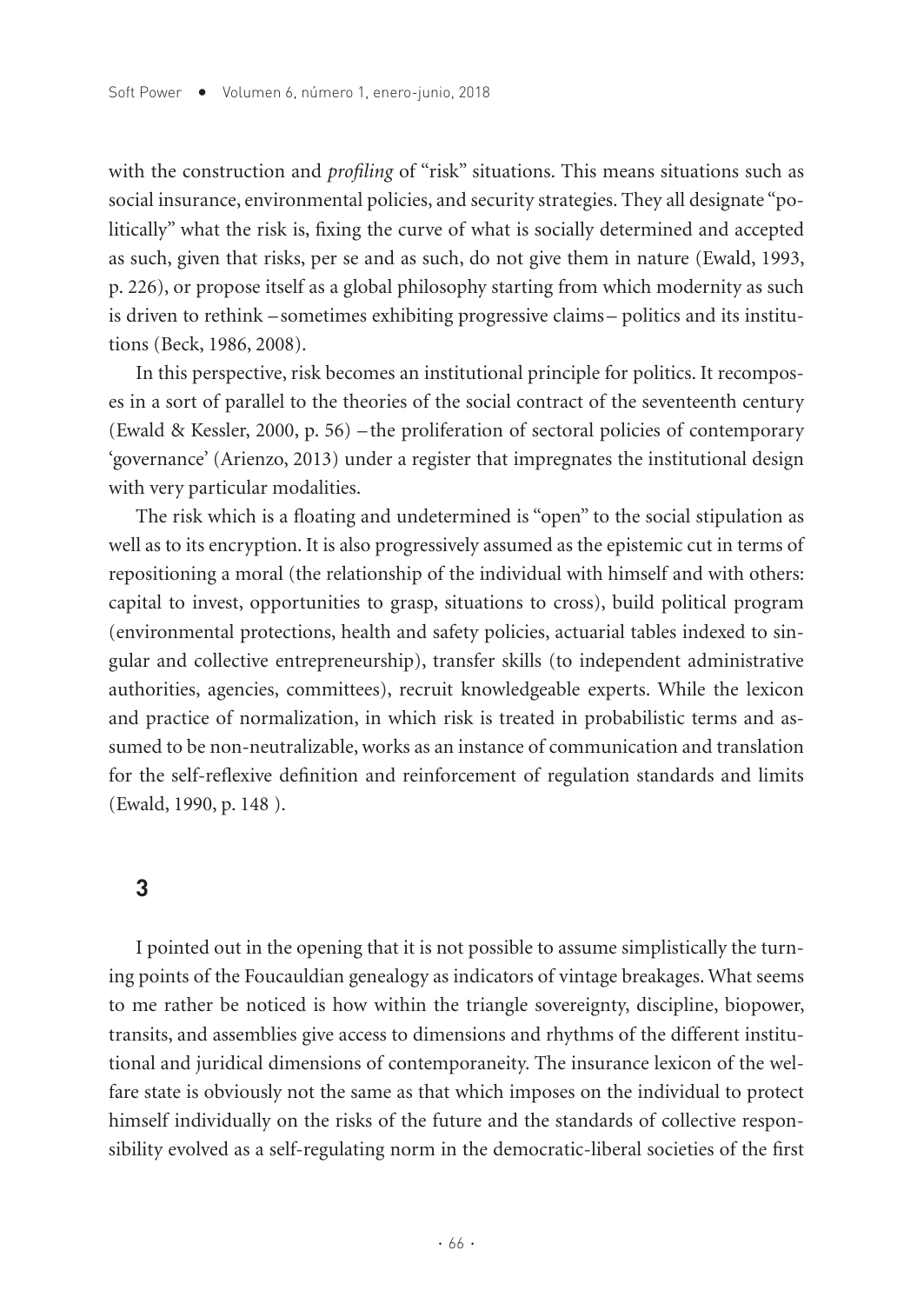half of the twentieth century. They are not the same through which neoliberal market rationality is imposed.

The last lines of the Deleuzian dystopia referred to above must be taken up within this framework. On the one hand, biopolitical control algorithms that modulate information flows, filter and channel the mobility of individuals and populations, but also produce reterritorializations, closed spaces, ghettos, and *bidonvilles*; on the other hand, databases and information packets that outline styles of consumption or capture forms of life and free cooperation and which can be put to value in what was agreed to call "platform capitalism" (Srnicek, 2016; Armano, Murgia & Teli, 2017).

Now, I would like to draw attention to these issues, or rather, on these two different ways of "government of life".

A first point of interest is defined around the new theories and new practices of penalties in the USA and in the United Kingdom. The prisons, as noticed, have not been abolished, nor has the death penalty in many states. A series of new institutions – a new "governance" of punishment– has however come to be defined and organized next to the prison, while more and more often prisons and their management have become business entrepreneurs. Between 1990 and 2009 the number of detainees in American private prisons grew by 1600% and –it seems to me an equally important figure– the group that holds the dominant position in the market, the Geo Group founded in 1954 by a former FBI official, George Wackenhut, now owns also several detention facilities in the United Kingdom, South Africa and Australia. But beyond this aspect, however, relevant to the processes of deconstitution that mark the contemporaneity – retraction of the state with respect to the monopoly of legislation and its execution, recruitment of mixed administrative agencies that hybridize public and private, increase of opportunities for enhancement and profit in fields traditionally subtracted from speculation– is the logic that underlies the new control devices in the criminal sphere and in the security policies that need to be highlighted.

In the discourse of American penalty –but more generally, in what appears as a device capable of generalizing well beyond those boundaries – the traditional axis stabilized on retribution, deterrence, and recovery –that is to say, on the classic-modern form of punishment and on its welfarist implementation– is settled, with a significant decentralization with respect to individual history and a fundamental reinvestment on the overall environment that acts as a reference for regulation, prevention, harm reduction and risk management.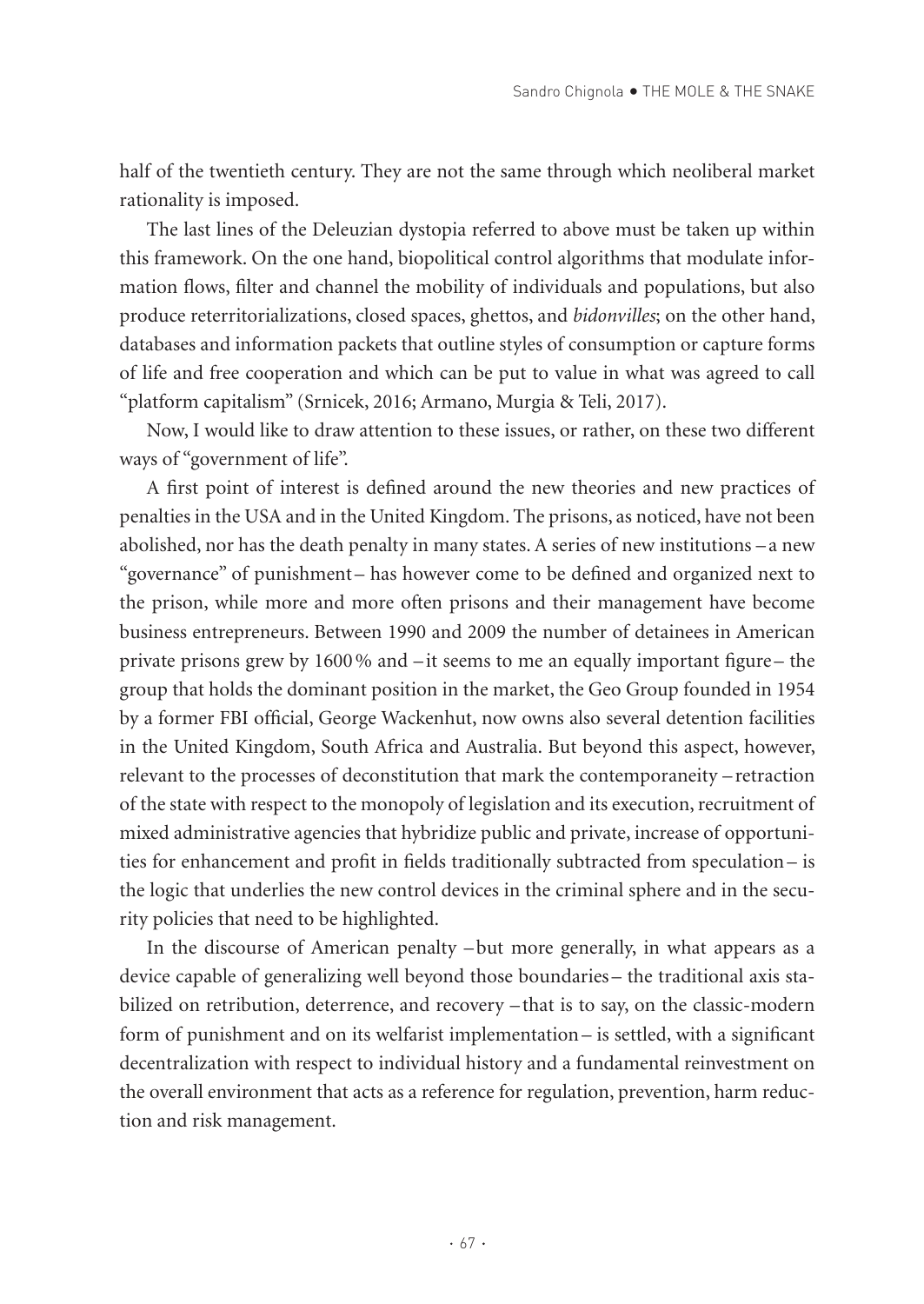It is not just a question of closing the circle between punishment and expiation by implementing the law in the individual case –here the sanction produces criminal careers and mere stockpiling of population groups, rather than social reintegration of individuals through work– but to slip the control for as many points of application as possible, reversing the temporal direction of the functions of punishment. One does not punish an act that has actually been accomplished, but governs the potential criminogenic of situations, evaluating risk as possibility –therefore as coming from the future– and triggering the characteristic recursion between the future and the present in which reality is dematerialized (the risk, which is a form of social perception, a reality does not possess it) and redesigned as a modulation of the operations that control it.

The threat does not have a real reference: the alarm that appoints it, isolating and intensifying one of the many dimensions of risk, performs not only with respect to it – a risk and a threat. It is only real in activating the devices aimed at their control and pertaining to a semiotics, a circulation of signs – but with respect to the powers or knowledge-experts they contribute to install and to produce the protocols that can be used on a case-by-case basis and legitimized (Massumi, 2010, p. 59).

With a decisive leaning in the direction of the environment processed by the algorithms that modulate it, the criminal device does not identify, pursue or punish individuals, instead it works, in a systemic way, to reduce the complexity of its operation, cooling the potential criminogenic events, describing normalization curves and preventing –distributing and loosening their convergence lines– the determination of nodes or accelerations that prove to be particularly "risky", even when their actual occurrence proves unlikely. The control strategy has become smarter, more focused precisely because it is less rigid, much more focused on the demand for security and on the priorities emerging from society, more willing to collaborate with the communities in a preventive key, renouncing – it is another decisive aspect of the "Governmentalization" of power – to the monopoly of violence that was traditionally ascribed to it.

Focusing on the lexicon of prevention, moreover, it has become a plan for connection and exchange of information between agencies and experts who, having abandoned their educational, psychological or social specificity, can be recruited to work in tracking and modulating risky situations, in a process of outsourcing authority that continuously shifts the boundaries between public and private (Garland, 2001, pp. 169; 171).

A further effect is thus produced, in the wake of what we might call a retreat against the background of the statistic. Decentrating from the individual –and from the concep-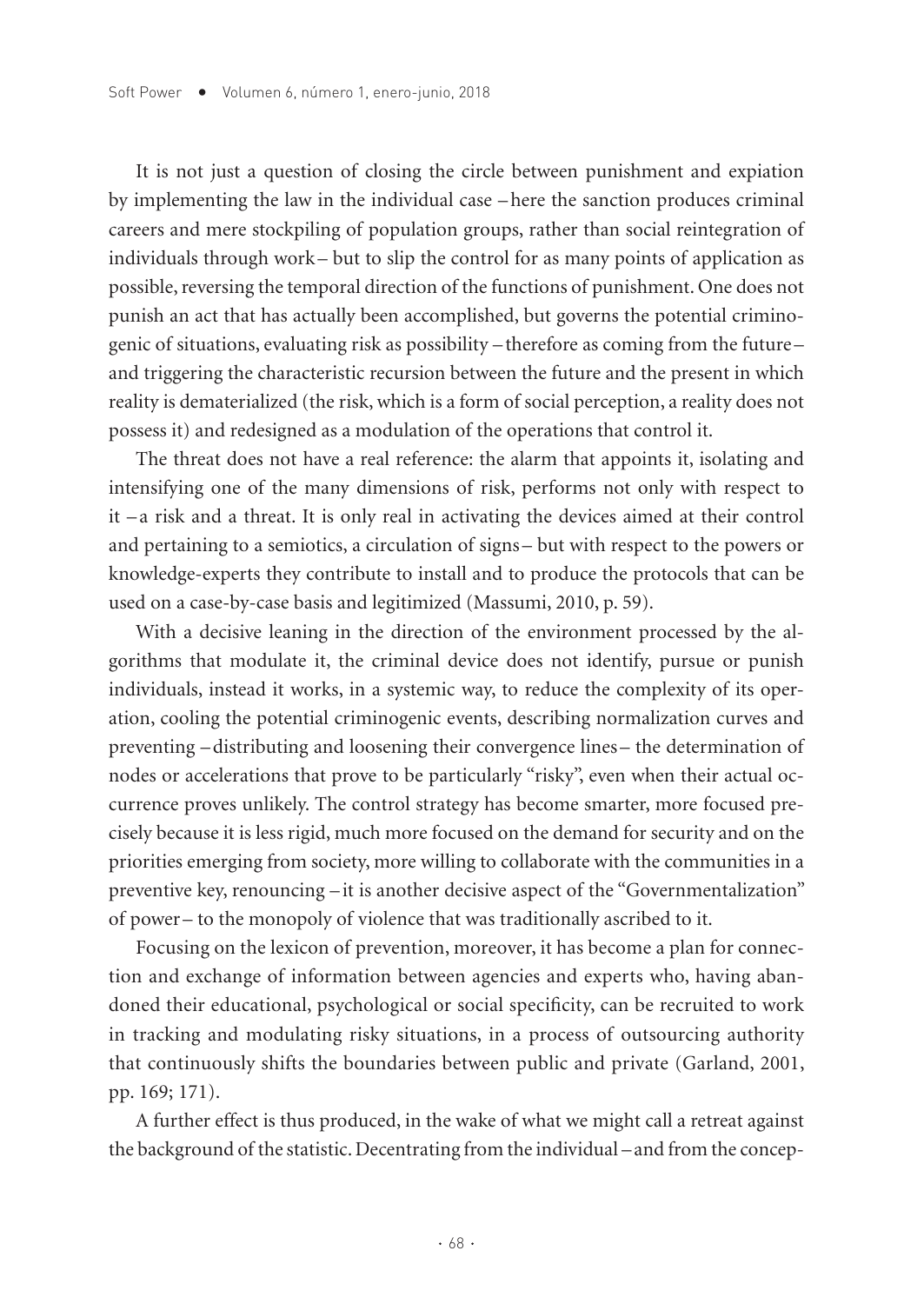tual constellation that governs the resonance between individual responsibility, crime, expiation and treatment of the culprit-, what has been called the "new penology" is mainly aimed at classifying population groups on the basis of "dangerousness" that dissolves the materiality of the act, refuses to oppose it or compensates it. It is mainly concerned with managing, with managerial and non-transformative optics (Reichmann, 1986), the levels of risk that information and data make configurable by decomposing and recomposing individual and populations to the profiles to which they are made to be able to reorganize the distribution at the social level.

In this emerging perspective, for example, the question will not be to recover a drug addict, but to use tests that highlight drug use, to include the individual in open and modular risk classes that break it up into data relevant to criminal records, actuarial, health or education and, at the same time, to verify the impact that the percentiles of consumption and sale may have for the devaluation of a residential or commercial area. Criminal science has, therefore, the function of supporting the overall rationalization of the system –regulating individuals at work, would obviously mean up to contemporary capitalist relations to train soldiers for an army (even in reserve) non-existent… – and not to treat crime.

If the "new penology" is defined as the set of knowledges, technologies and practices that work to reduce the social costs of detention and to treat risk in the ways of an economy, as well as the control of flow that is equipped, as well as algorithms for processing and processing of data, geolocation and surveillance tools (electronic bracelets, signature devices, house arrest), models for the extraction and classification of information to prevention, classification grids for redistribution and reassignment, with an immediate effect of internal recolonization, segments and segments of the population in supervised spaces (Doyle, 1992), then its general task is to work as an algorithm for the administration and management of the social (risks, problems, questions) and is no longer bound to the individual to be punished and recovered, thus exonerating from the limits described by the functions up to now ascribed, at least mainly if not in exclusive terms, to judicial tasks (Feeley & Simon, 1992).

A quick glance at other contemporary devices of control provides us with a further confirmation. The magnetic card, imagined by Guattari as a "passport" for post-disciplinary mobility, has actually become what Michael Dear and Héctor Manuel Lucero (2005) have renamed as "Bajalta California", the "frontera portátil" that migrants and frontiers carry inscribed on their own body. It is worth remembering, given that, in the vocabulary of dematerialization or post-, there is the risk of assuming as evanescent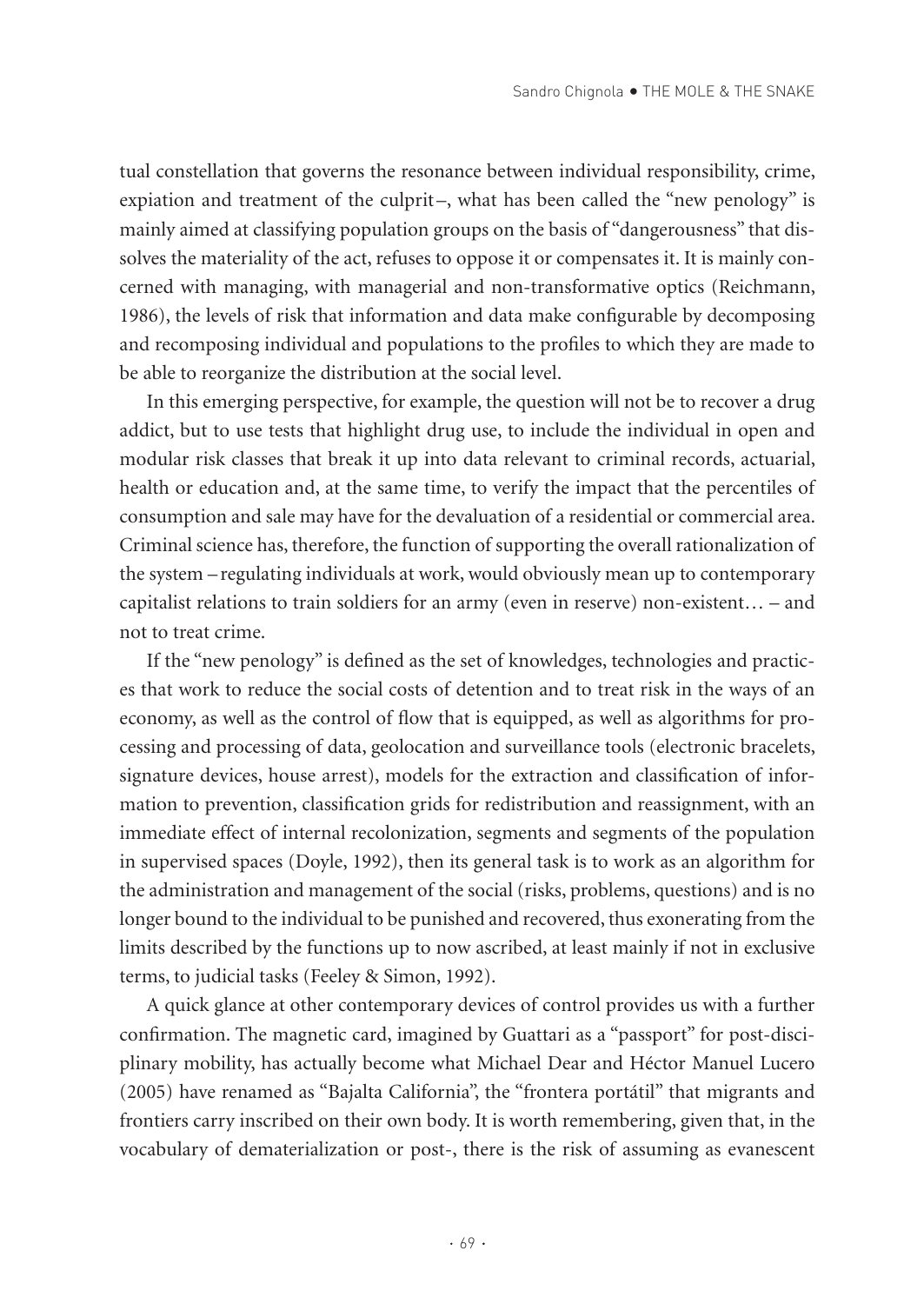those boundaries, that open for information and capital flows, remain in many cases as solid barriers opposed to the mobility of people (Balibar, 2002, p. 76). The notion of "frontera portátil", however, allows us to assume – taking up the initial lines of this intervention– not only how the "frontier" is dislocated and mute, but also how it is continually displaced, so much by the challenge that is opposed to it. We are talking about freedom of movement as a subjective practice of men and women, as well as the devices that respond to that challenge, pursuing it. In this sense, boundaries do not simply have to do with the need to hinder or prevent flows, they become mechanisms that  $-$  by filtering, squeezing, channeling- tend rather to the articulation of their relationship (Mezzadra & Neilson, 2013).

In the recent debate, aroused also by the adoption of new measures for the granting of entry visas to the USA, many of the elements that I am interested in submitting to the discussion on this occasion are at our disposal. The potential entry of "risky" citizens –from certain areas of the world, of course, but, much more than this, traced as such by the series of divisions that break them down into data (access to the network, use of credit cards, traveling alone or with traveling companions of a particular 'type', in turn fixed by mobility, consumption options, circulation spaces) – has determined the grafting of a series of technologies developed for commercial, security, military, which marks a decisive step in relation to the evolution of biopowers.

A first relevant point in this sense is the dismissal of the notion of "probabilistic" risk proper to statistical knowledge and the transition to an evanescent notion of "possibility" that makes the threat *immanent*, precisely because it is always imminent. The threat never has a specific referent. Instead, it tends – for the structure that is proper to it – to a limit that is its own indeterminability, making itself the same environment (Massumi, 2010, p. 61) and redefining the latter in *modal* terms. The modality of the being that pertains to it is not ontic, but is precisely that of the *possible*.

This involves a series of further consequences. "Life", as well as the subject, is in turn integrally de-realised and subtracted from the spatial coordinates that include it, exclude it or include it by excluding it. Giorgio Agamben (2003, p. 63) was able to underline, in his genealogy of sovereignty, how in the state of exception there is no question of delegating extraordinary powers –as in the misleading Schmittian reference to dictatorship– but rather the "emptiness" – a *kenomatic* vacuum, the stopping point – which exists between the law and its application. In the derealization that belongs to the control devices – control modulates flows, I remember – that "emptiness" is however completely saturated, not by norms, as in the ideology of the rule of law, but by algorithms that sift,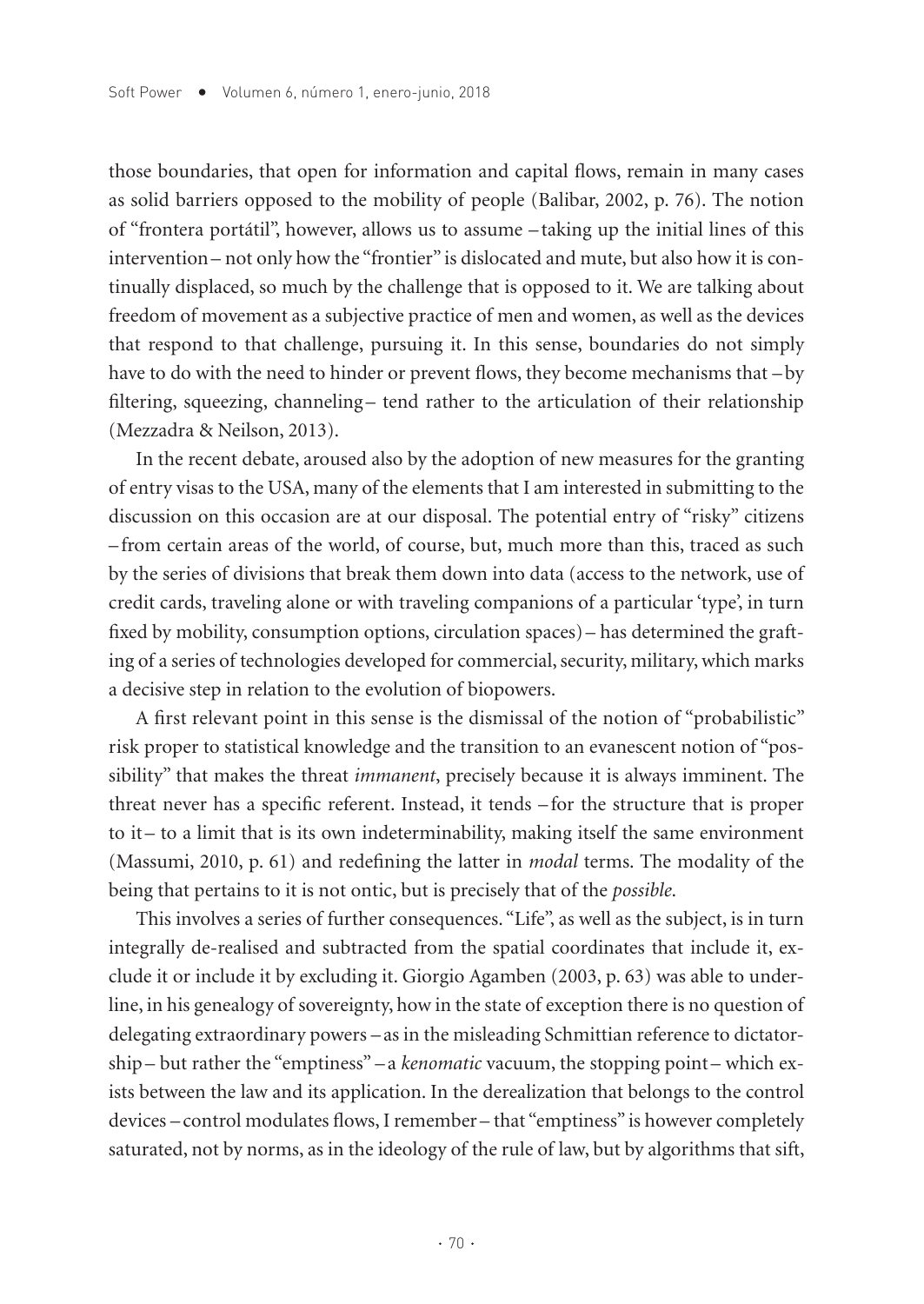extract, cross, accumulate, and compare the data in which the living, rewritten from the mobility of his desires, his options, the positions that locate him in the trajectories of working or social life, is decomposed and provisionally reassembled as a sequence of *bytes*. In this case, logic is not the cinematic one. Tracing does not give rise to sequences, nor does it break down movement into diagrams –but that of the image offered in the simultaneous and revocable composition of individual points resonated by the algorithm; the logic of the *pixel*, not of photography, which has meant a lot in the definition of the paradigm of statistics (Galton, 1879) or of the social sciences (Amoore, 2013, p. 101; Rouvroy & Berns, 2013).

From the point of view of the temporal structures implicit in this shifting of the notion of risk from probability to possibility – that is to say: from statistics to control – a decisive passage is thus accomplished. If disciplinary logic is raised by rejecting the norm from the individual in which its effect is produced –here the problem is not the *recovery* of an unruly body, of an irreducible conduct, of a disordered movement, with the implicit reference to the past that is subtended, which is in question– in the biopolitical treatment of risk, *de-encrypted* in the signatures that anticipate it, is the spread of a *precautionary* logic that becomes operative.

This gives rise to the insurance company that had already found in the individual responsibility first (at the level of the liberal society: the "prudent family man" to regulate self-protection against the risks of unemployment or misuse of his freedom of the article 1382 of the *Code Civil*) and afterwards in the prevention (the form of solidarity with the organizational risks of production: pensions and mandatory health insurances, within the framework of the progressive and technological utopia that imagined as tendentially controllable, until they were exhausted the risks induced by socialization) its pivotal figures (Ewald, 2002). The social contract breaks along this double line of fracture and the algorithm that makes navigation –that is to say, the government– of the future possible, manages *in advance* the differentiation of populations or classes whose access is blocked (Castel, 1991, p. 288) or collects information that can be valuable for security or production purposes.

Two words on this, to conclude: the capitalist mode of production has seen a progressive centrality in logistics over the last few decades. That is to say, the calculation again: *loghismos*. The most recent literature (Cowen, 2014; Grappi, 2016; Rossiter, 2016) was able to point out how logistics from a simple science of military origin ("practical art of moving armies", for the contemporary of Clausewitz, Henri de Jomini) has been imposed as a policy (the international mobility of goods requires particular assemblies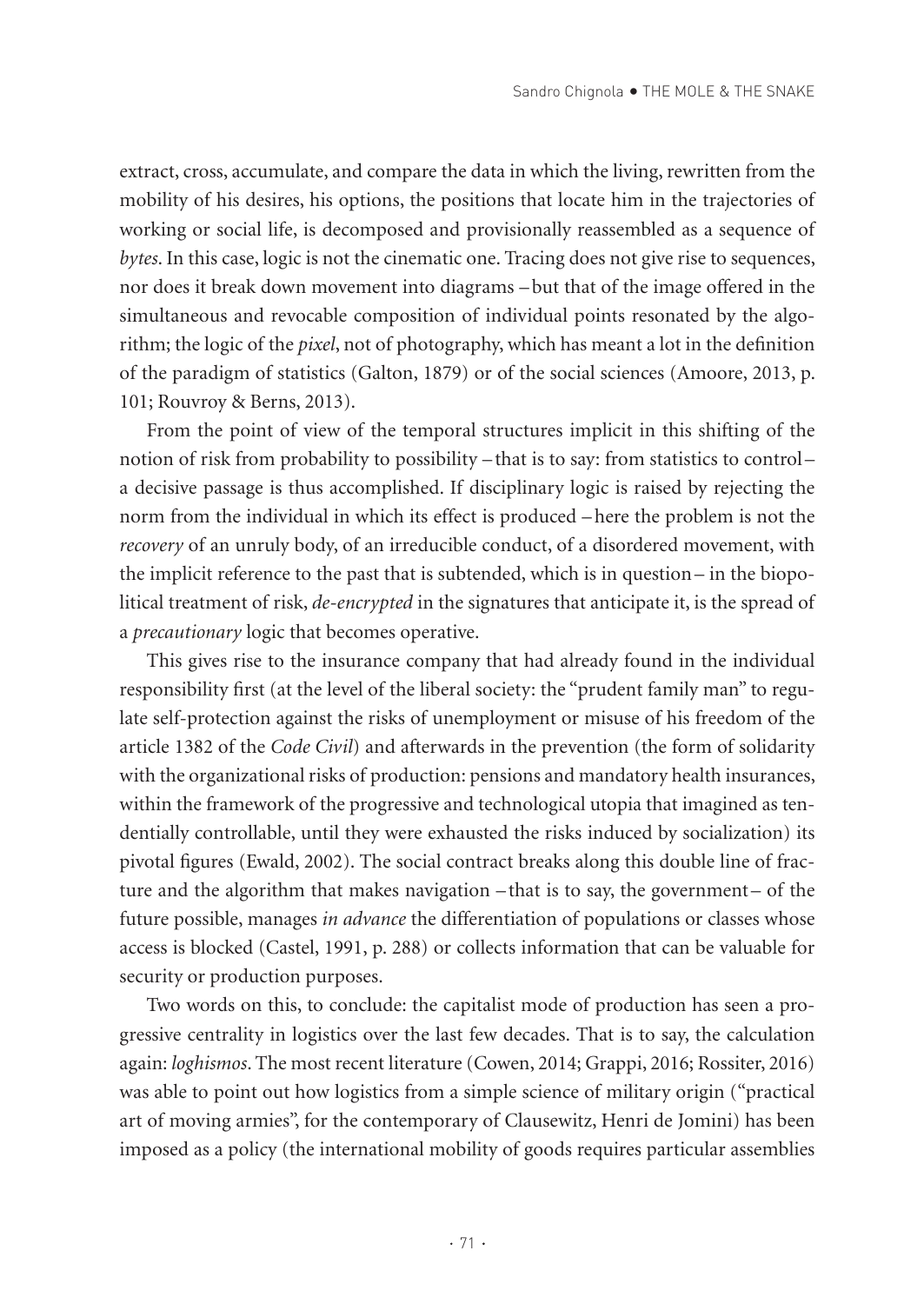of security, space, law, geopolitically: "corridors"), a code (*software* as fixed capital), and as a form capable of producing autonomously value. The break of the twentieth-century social contract is not limited to handing over the individual transformed into an entrepreneur of himself, but implies his decomposition – its dividing– into data that allow the value to be extracted from cooperation without directly organizing it. They are integrated into localizations that redraw, for example, the collective spaces, subtracting them from the forms of classical urbanism. The city can be made worthy and precious by tracing the exchanges of data, the connectivity, the immanent potential of innovation to lifestyles or cognitive capital available (Rossi, 2017) and the uninterrupted data mining so made possible used as a matrix to orientate investments or to store the excess human material: ghettos and *bidonvilles*, as Deleuze told us.

However, besides this, and beyond the living labour, mostly migrant and precarious, commanded by them, the algorithms that work in the big platforms –Amazon, Google, Facebook…– extract value from entire life –if life is modulated in *bytes* – to which they interface. Here the *moulage* of the flow of information no longer meets its legitimacy in the imponderable threat evoked and traced by security experts, but in its immediate ability to capture, subsuming them to the law of value, as much as the circuits of desire and freedom they set up as a direct product of cooperation.

*Pagerank* – the algorithm that hierarchizes the google information – feeds on the intensity of the cognitive work of the men and women who *upload* the texts, determine their relevance, direct innovation (Pasquinelli, 2009). Also, it determines the financial value of Facebook, the number of users accessing it, and the power of the numerical matrix able to break down, package and sell the "traces" of their online activities. There are many other examples that could be made. The biopolitical and cognitive cooperation creates value or becomes a business (think *crowdfunding*), but in making profit return, that value tends to be captured, by direct extraction or by mere formal subsumption, from the capital (Mezzadra & Fumagalli, 2005). But what seems decisive to me is that in the contemporary relationship of capital, cooperation in many ways is autonomous: it does not need organization and exceeds the social measure defined by the working day and the salary. The snake has left the mole behind.

At this point, we might say that "government of life" now arises. Here, devices of power and liberation devices are again on the frontline of the battle on which Foucault called attention to be made. In it, it is a question, I believe, of repeating once again the Foucauldian gesture, not of understanding, but of "taking a stand". If there is not and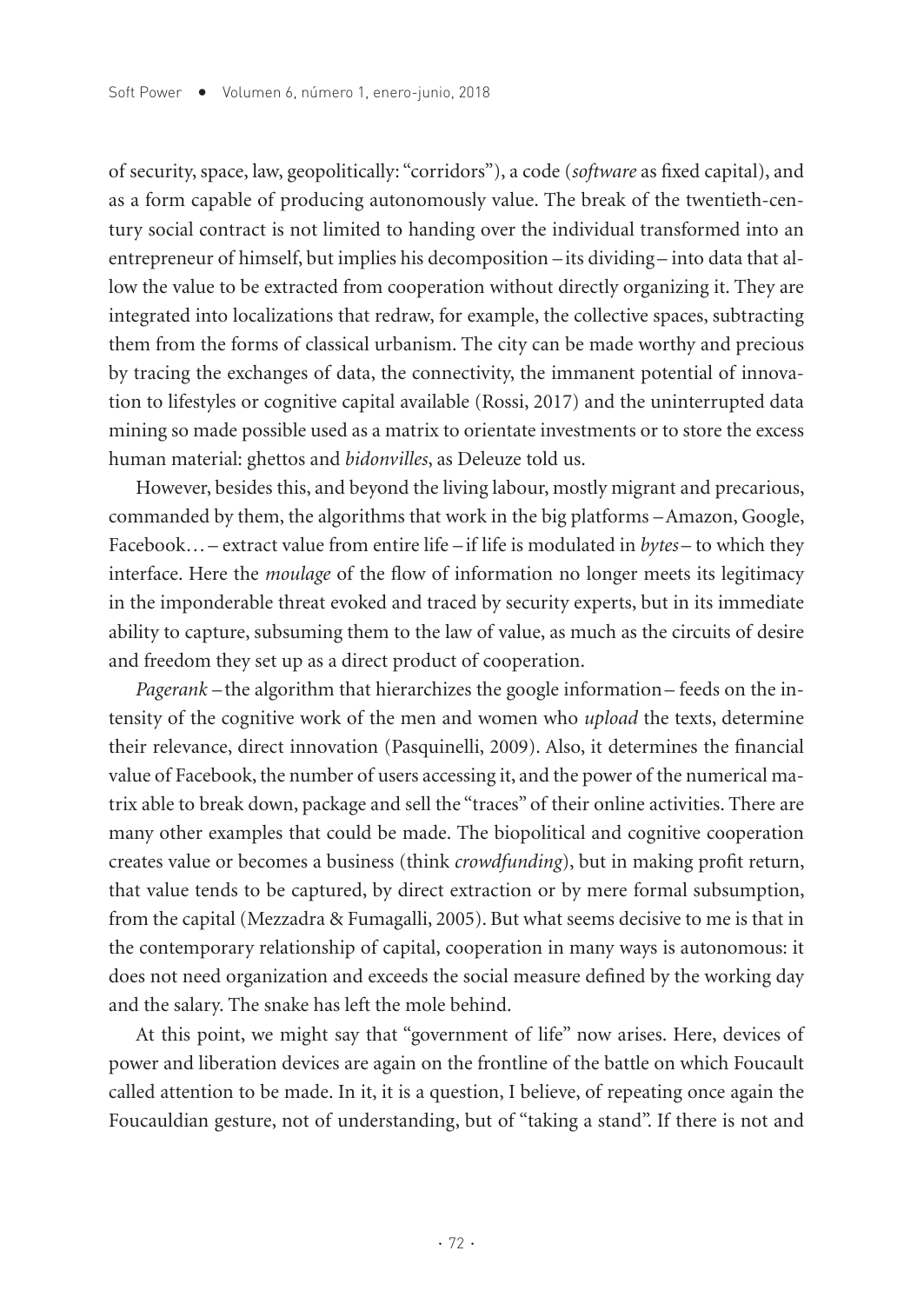there has never been an outsider to the power games, then now is neither the time, when its algorithms continuously trace our lives. Making its devices inoperative by disapplying them – that is, debuting in another when compared to law, technique and language (the first capture device, for Agamben (2006) – seems to me impossible and rather improbable. To reconcile forms of life in a world in fragments, a theoretical and political task, difficult, tiring and hard, but, really, indispensable.

## **References**

- Agamben, G. (2003). *Stato di eccezione. Homo Sacer, II, 1*. Turin: Bollati Boringhieri.
- Agamben, G. (2006). *Che cos'è un dispositivo*. Roma: Nottetempo.
- Amoore, L. & de Goede, M. (2005). Governance, risk and dataveillance in the war on terror. *Crime, Law and Social Change, 43*(2), pp. 149-173.
- Amoore, L. (2013). *The Politics of Possibility. Risk and Security Beyond Probability*. Durham and London: Duke University Press.
- Armano, E., Murgia, A. & Teli, M. (Eds.) (2017). Platform Capitalism *e confini del lavoro negli spazi digitali*. Milano: Mimesis.
- Arienzo, A. (2013). *La governance*. Rome: Ediesse.
- Balibar, E. (2002). *Politics and the Other Scene*. London: Verso.
- Beck, U. (1986). *Die Risikosellschaft. Auf dem Weg in eine andere Moderne*. Frankfurt: M., Suhrkamp.
- Beck, U. (2008). World as a Risk: The New Task of Critical Theory. *Development and Society, 37*(1), pp. 1-21.
- Boltanski, L. & Chiappello, E. (1999). *Le nouvel esprit du capitalisme*. Paris: Gallimard.
- Canguilhem, G. (1998). *Il normale e il patologico.* Torino: Einaudi.
- Castel, R. (1991). From Dangerousness to Risk. In: G. Burchell, C. Gordon & P. Miller (Eds.). *The Foucault Effect. Studies in Governmentality* (pp. 281-198). Chicago: The University of Chicago Press.
- Chignola, S. (2014). *Foucault oltre Foucault. Una politica della filosofia*. Roma: Derive Approdi.
- Chignola, S. (2015). Body factories. In C. Ruta & G. Melville (Eds.), *Thinking the Body as a Basis, Provocation and Burden of Life. Studies in Intercultural and Historical Contexts* (pp. 3-18). Berlin-Boston: De Gruyter.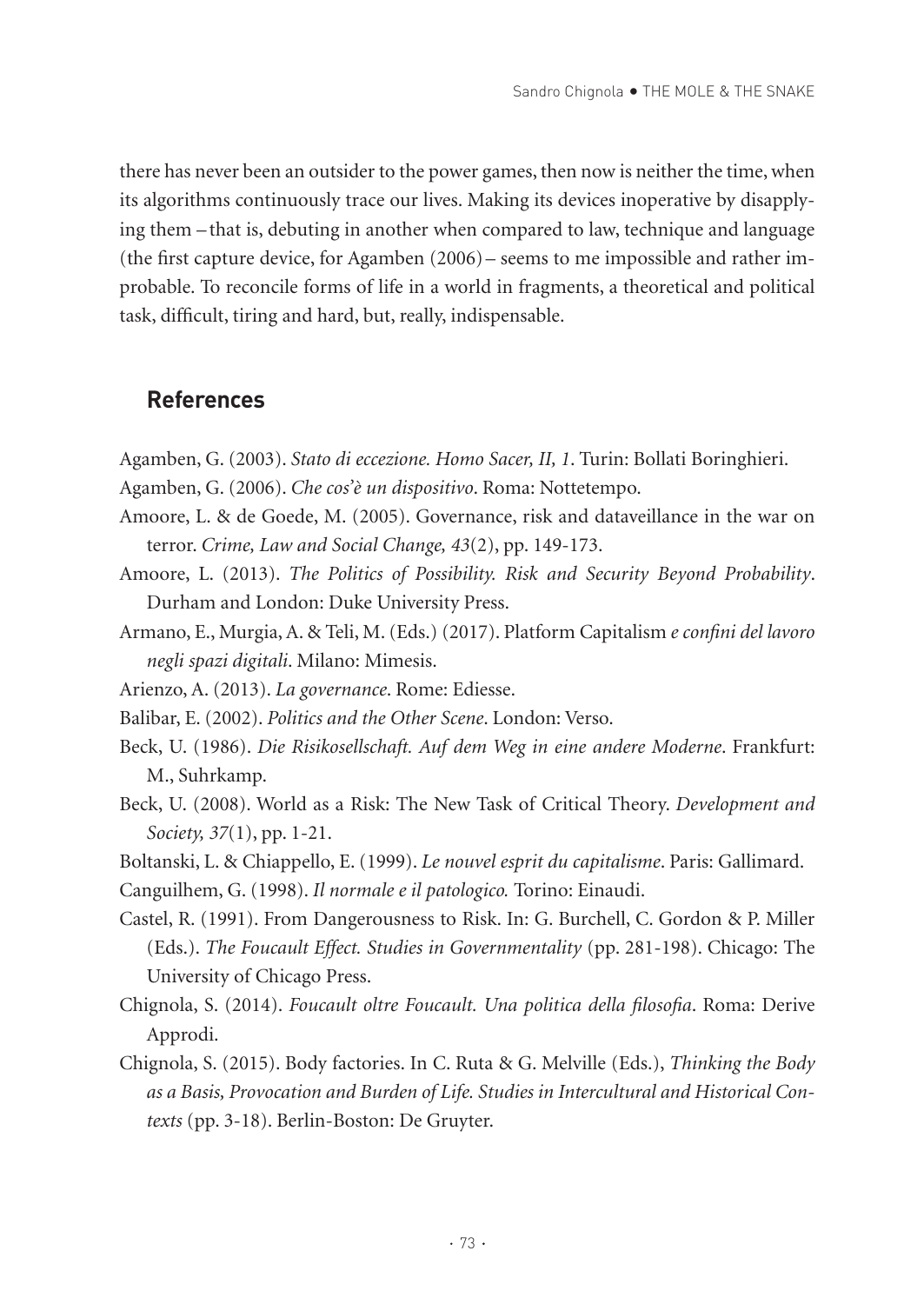Cormenin, L. M. de Lahaye (1842), [Timon]. *De la centralisation*. Paris: Pagnerre.

Cowen, D. (2014). *The Deadly Life of Logistics. Mapping Violence in Global Trade*. Minneapolis and London: University of Missouri Press.

Dardot, P. & Laval, C. (2009). *La nouvelle raison du monde. Essai sur la société néolibérale*. Paris: La Découverte.

- Dear, M. & Lucero, H. M. (2005). Postborder Cities, postborder World: the Rise of Bajalta California. *Environment and Planning D: Society and Space, 23,* pp. 317-321.
- Deleuze, G. (1990). Post-scriptum sur les sociétés de contrôle. In *Pourparlers 1972-1990*  (pp. 240-247). Paris: Minuit.
- De Libera, A. (2014). *Archéologie du sujet*, I *Naissance du sujet*. Paris: Vrin.

Doyle, J. M. (1992). It's the Third World down there?" The colonialist vocation and American criminal justice. *Harvard Civil Rights-Civil Liberties Law Review, 27,* pp. 71-126.

- Dupont-White, C. B. (1860). *La centralisation*. Paris: Libraire Guillaumin.
- Ewald, F. (1986). *L'État providence*. Paris: Grasset.
- Ewald, F. (1990). Norms, Discipline and the Law. *Representations, 30,* pp. 138-161.
- Ewald, F. (1993). Two Infinities of Risk. In B. Massumi (Ed.). *The Politics of Everyday Fear* (pp. 221-228). Minneapolis and London: University of Minnesota Press.
- Ewald, F. & Kessler, D. (2000). Les noces du risque et de la politique. *Le Debat, 2*(109), pp. 55-72.
- Ewald, F. (2002). The Return of Descartes's Malicious Demon: An Outline of a Philosophy of Precaution. In T. Baker & J. Simon (Eds.), *Embracing Risk. The Changing Culture of Insurance and Responsability* (pp. 273-301). Chicago: The University of Chicago Press.
- Feeley, M. M. & Simon, J. (1992). The New Penology: Notes on the Emerging Strategies of Correction and its Implications. *Criminology, 30*(4), pp. 449-474.
- Foucault, M. (1975). *Surveiller et punir. Naissance de la prison*. Paris: Gallimard.
- Foucault, M. (1976). *Histoire de la sexualité*, vol. I. *La volonté de savoir*. Paris: Gallimard.
- Foucault, M. (1982). Le sujet et le pouvoir. In D. Defert & F. Ewald (Dir.) avec la collaboration de J. Lagrange, *Dits et écrits,* t. II: 1976-1988 (pp. 1041-1062). Paris: Gallimard.
- Foucault, M. (2004). *Sécurité, territoire, population. Cours au Collège de France (1977- 78)*. Paris: Gallimard/Seuil.
- Gago, V. (2015). *La razón neoliberal*. Buenos Aires: Tinta Limón.
- Galton, F. (1879). Composite Portraits, Made by Combining Those of Different Persons Into a Single Resultant Figure. *Journal of the Anthropological Institute of Great Britain and Ireland, 8,* pp. 132-144.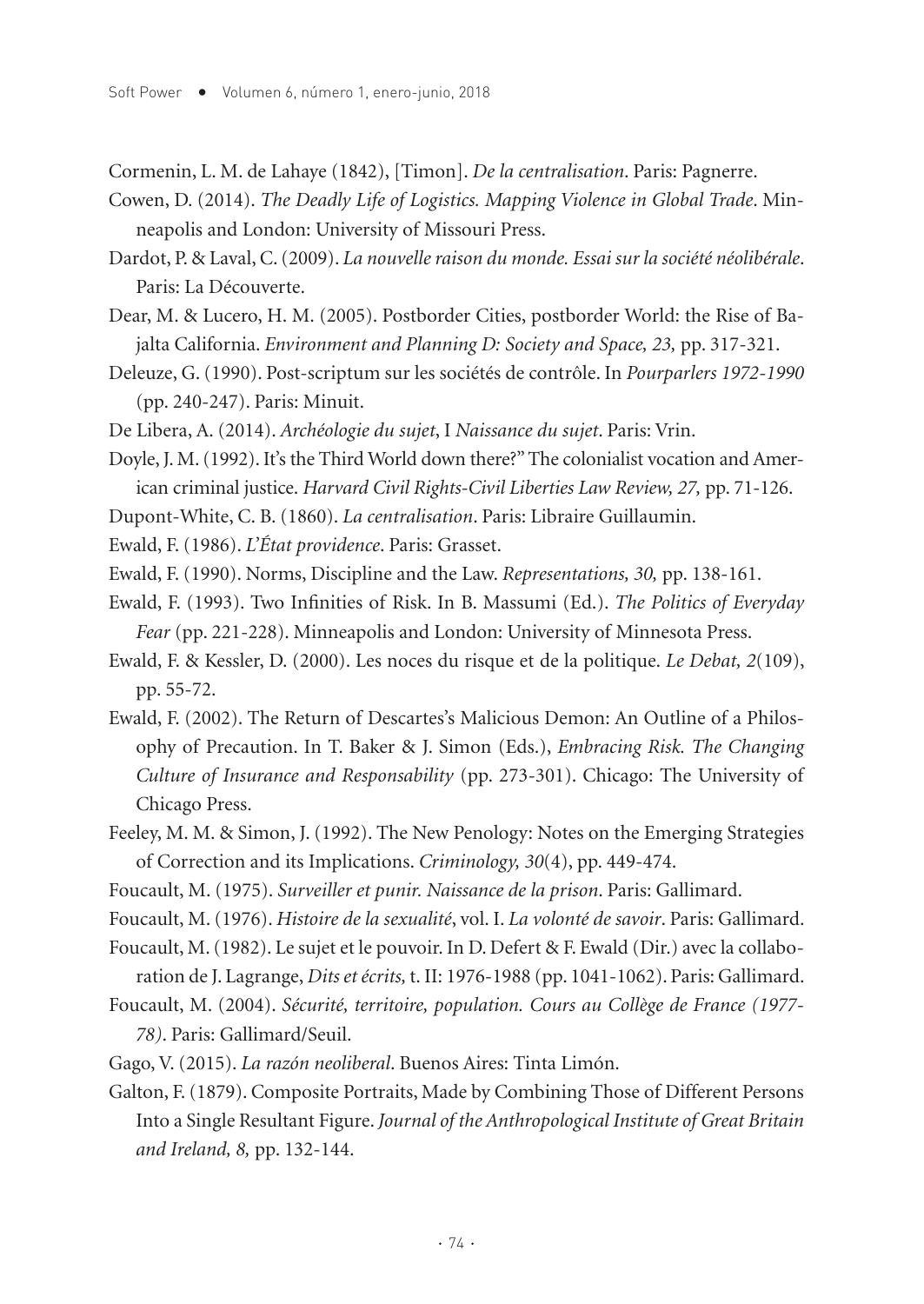- Garland, D. (2001). *The Culture of Control. Crime and Social Order in Contemporary Society*. Chicago: The University of Chicago Press.
- Grappi, G. (2016). *Logistica*. Roma: Ediesse.
- Hacking, I. (1982). Biopower and the Avalanche of Printed Numbers. *Humanities in Society, 5*(3/4), pp. 279-295.
- Hacking, I. (1990). *The Taming of Chance*. Cambridge: Cambridge University Press.
- Kluge, F. (1899). *Etymologisches Wörterbuch der deutschen Sprache*, sechste verbesserte und vermehrte Auflage. Straßburg: Trüber.
- Knight, F. H. (1964). *Risk, Uncertainty and Profit* [1921]. New York: Kelley, Reprints of Economic Classic.
- Macherey, P. (2017). *Il soggetto delle norme*. Verona: Ombre Corte.
- Marx, K. (1962). *Das Kapital* [1867]. In MEW, Bd. 23. Berlin: Dietz Verlag.
- Massumi, B. (2010). The Future Birth of Affective Fact. In M. Gregg & G. Y. Seigworth (Eds.), *The Affect Theory Reader* (pp. 52-70). Durham and London: Duke University Press.
- Mezzadra, S. & Fumagalli A. (Eds.) (2005). *Crisi dell'economia globale. Mercati finanziari, lotte sociali e nuovi scenari politici*. Verona: Ombre Corte.
- Mezzadra, S. & Neilson, B. (2013). *Border as Method, or, the Multiplication of Labor*. Durham and London: Duke University Press.
- Mezzadra, S. & Neilson, B. (2015). Operations of Capital. *Souh Atlantic Quarterly*, *114*(1), pp. 1-9.
- Negri, A. (2017). *Marx and Foucault. Essays,* vol. I. Cambridge: Polity Press.
- Pasquinelli, M. (2009). L'algoritmo PageRank di Google: diagramma del capitalismo cognitivo e rentier dell'intelletto comune. In F. Chicchi & G. Roggero (Eds.). *Sociologia del lavoro* (pp.153-163). Milano: Franco Angeli.
- Quetelet, A. (1991). *Sur l'homme et le développement de ses facultés* [1835]. Paris: Fayard.
- Ravaisson, F. (1997). Fragments de Ravaisson. In D. Janicaud (Ed.), *Ravaisson et la métaphysique. Une généalogie du spiritualisme français*. Paris: Vrin.
- Reichmann, N. (1986). Managing Crime Risks: Toward an insurance-based Model of Social Control. *Research in Law, Deviance and Social Control, 8,* pp. 151-172.
- Rossi, U. (2017, March 3rd). Note sulla metropoli come laboratori viventi del platform capitalism. *Euronomade.* Retrieved from http://www.euronomade.info/?p=8941.
- Rossiter, N. (2016). *Software, Infrastructure, Labor. A Media Theory of Logistical Nightmares*. New York and London: Routledge.